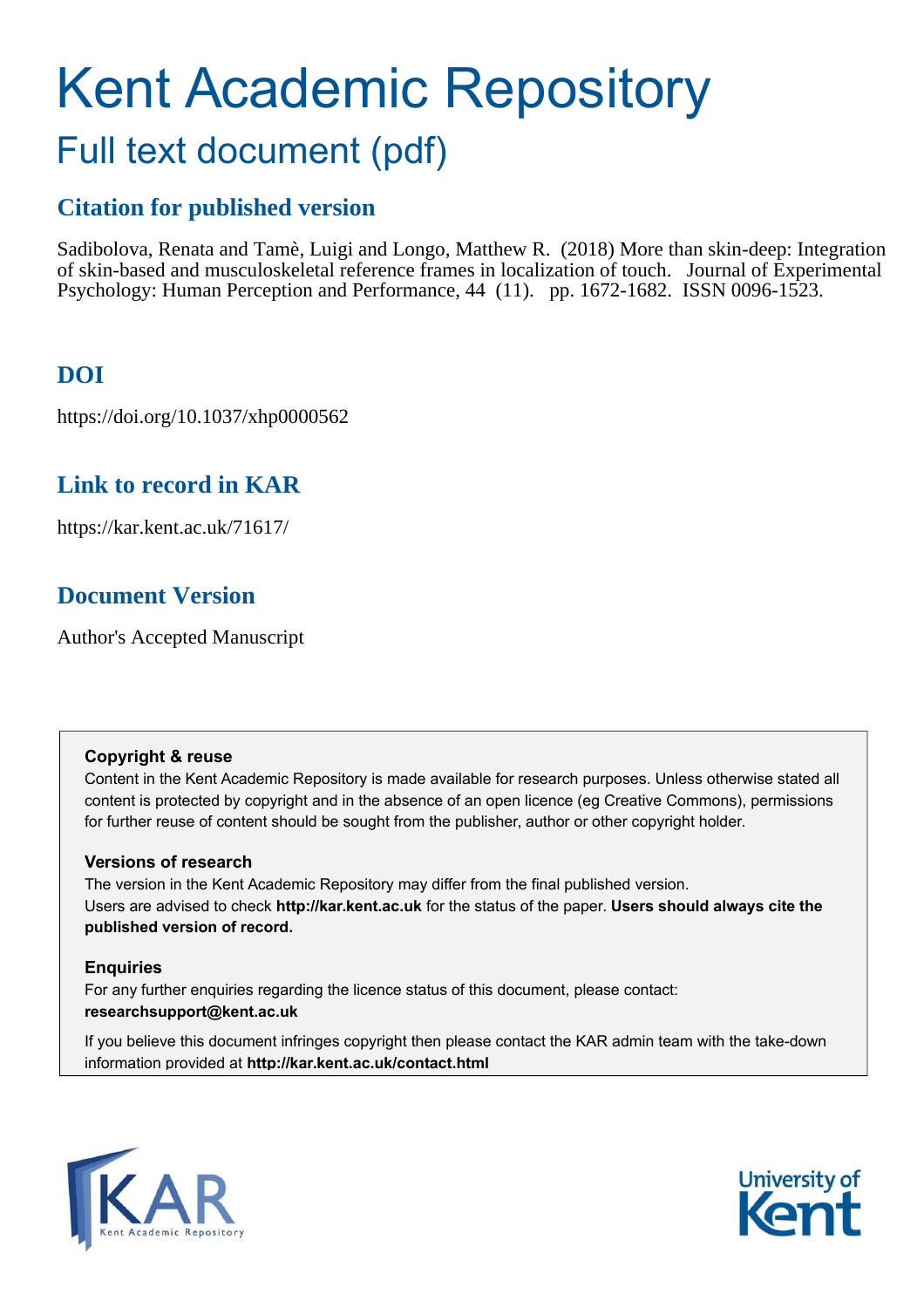# Running head: TACTILE LOCALISATION ON THE FOREARM

# **More than skin-deep: Integration of skin-based and musculo-skeletal reference frames in localisation of touch**

Renata Sadibolova, Luigi Tamè, & Matthew R. Longo

Department of Psychological Sciences, Birkbeck, University of London, UK

In Press, *Journal of Experimental Psychology: Human Perception and Performance*

# **Author Note**

Correspondence concerning this article should be addressed to:

Renata Sadibolova

Contact: sadibolovar@gmail.com

This project was supported by a Doctoral Studentship from the Economic and Social Research Council to Renata Sadibolova. Luigi Tamè and Matthew R. Longo were supported by European Research Council Grant ERC-2013-StG-336050 under the FP7 to MRL.

The data, and the 3D forearm images are available at https://osf.io/cx7a5/

## **Keywords**

Tactile localisation, forearm, tactile spatial reference frame, body representation

**Word Count:** 8764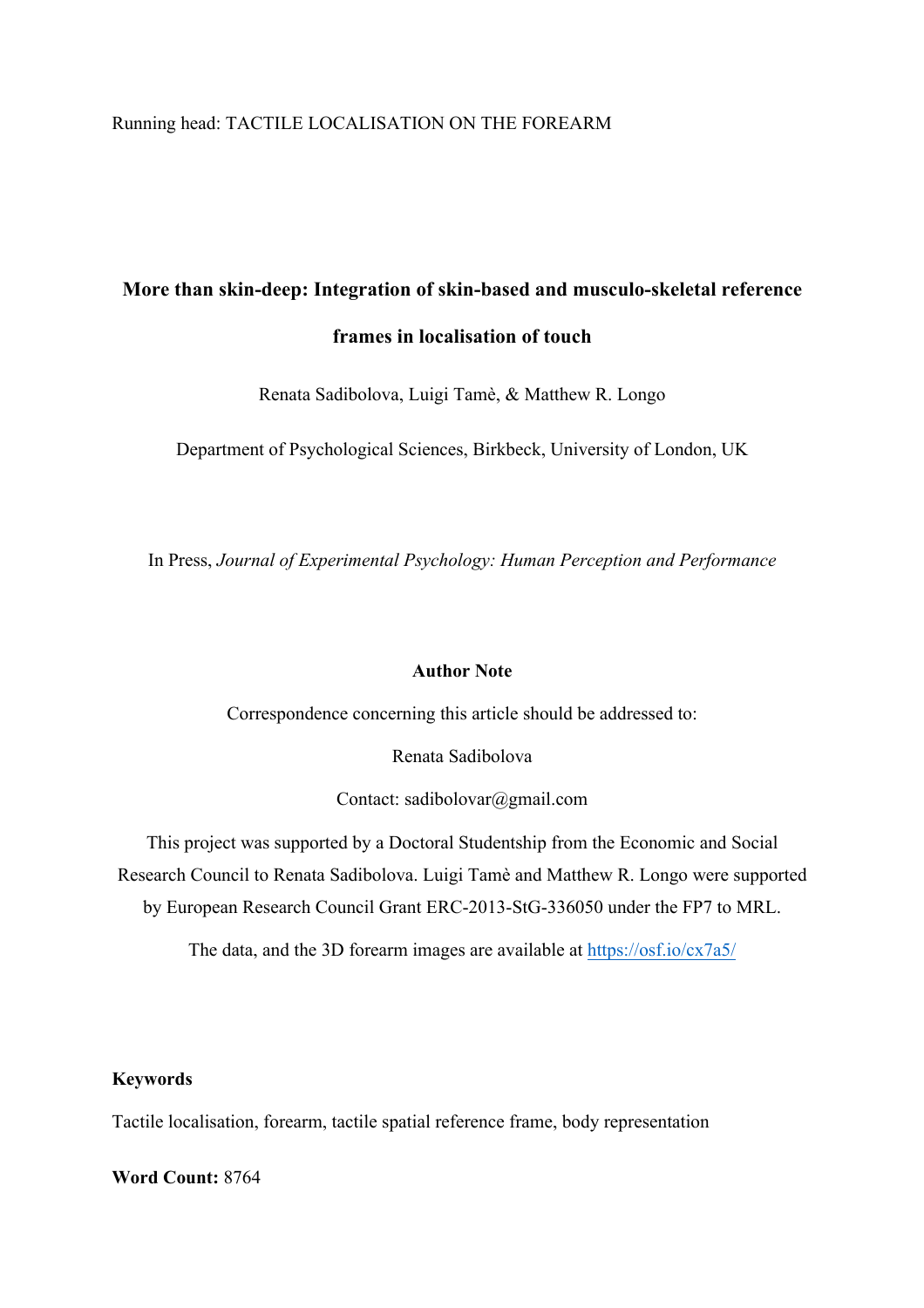### Abstract

The skin of the forearm is, in one sense, a flat 2D sheet, but in another sense approximately cylindrical, mirroring the 3D volumetric shape of the arm. The role of frames of reference based on the skin as a 2D sheet versus based on the musculo-skeletal structure of the arm remains unclear. When we rotate the forearm from a pronated to a supinated posture, the skin on its surface is displaced. Thus, a marked location will slide with the skin across the underlying flesh, and the touch perceived at this location should follow this displacement if it is localised within a skin-based reference frame. We investigated, however, if the perceived tactile locations were also affected by the rearrangement in underlying musculo-skeletal structure, i.e. displaced medially and laterally on a pronated and supinated forearm, respectively. Participants pointed to perceived touches (Experiment 1), or marked them on a three-dimensional size-matched forearm on a computer screen (Experiment 2). The perceived locations were indeed displaced medially after forearm pronation in both response modalities. This misperception was reduced (Experiment 1), or absent altogether (Experiment 2) in the supinated posture when the actual stimulus grid moved laterally with the displaced skin. The grid was perceptually stretched at medial-lateral axis, and it was displaced distally, which suggest the influence of skin-based factors. Our study extends the tactile localisation literature focused on the skin-based reference frame and on the effects of spatial positions of body parts by implicating the musculo-skeletal factors in localisation of touch on the body.

## **Public Significance Statement**

Tactile localisation is conventionally studied in 2D space with respect to 2D somatotopic maps of the skin, and with reference to spatial locations of the 3D body parts in 3D space. Here we show that the touch is localised with reference to the skin in combination with a musculo-skeletal arrangement of the limb underneath.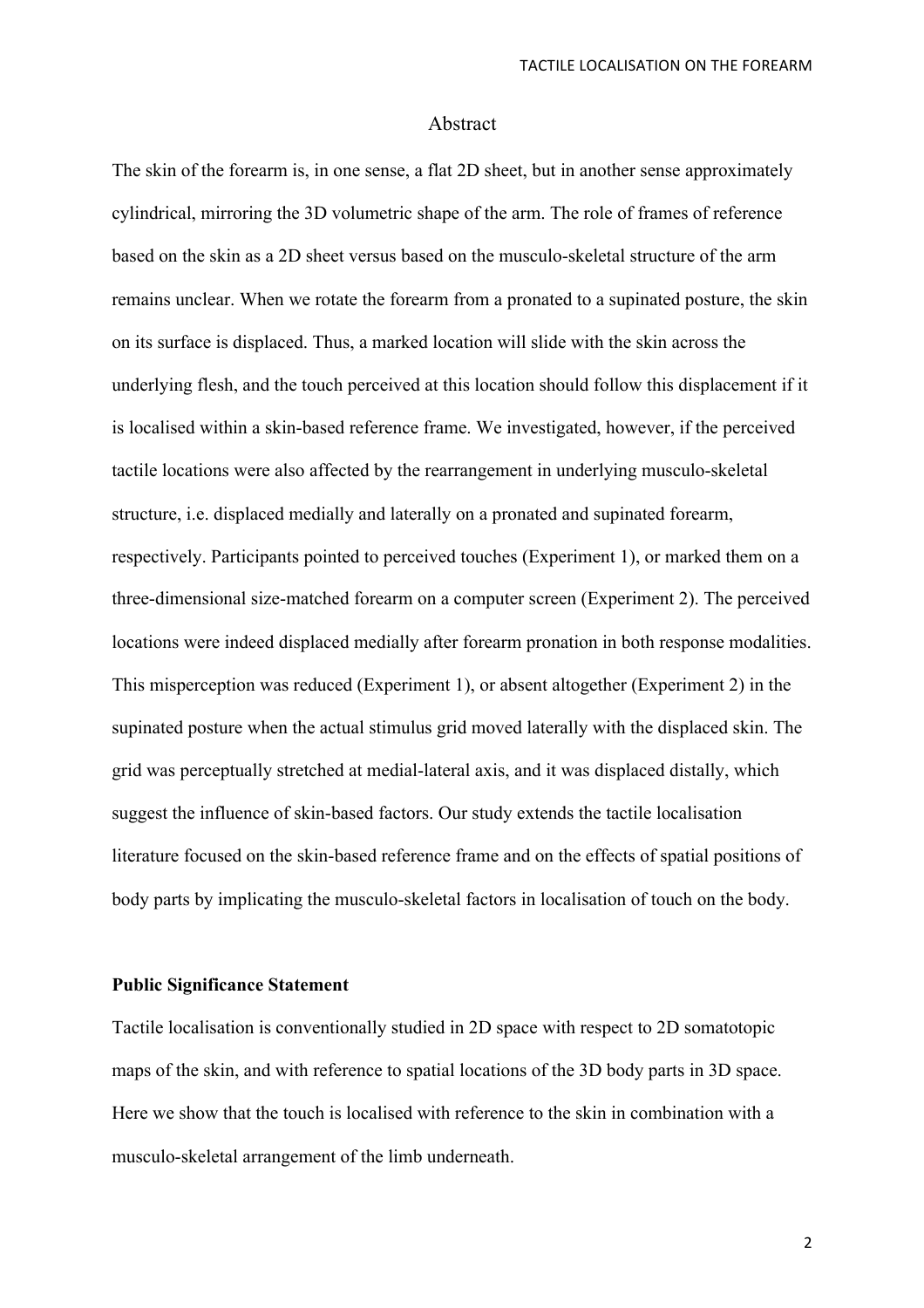## Introduction

The skin is a two-dimensional (2D) sheet, stretched over the surface of the body. Somatotopic maps in the primary somatosensory cortex are also 2D, representing the skin as an orderly grid of overlapping receptive fields (RFs; Sur, Merzenich, & Kaas, 1980). The localisation of touch has traditionally been conceived of as a process of linking a stimulus to a specific location on this 2D sheet (Head & Holmes, 1911; Longo, Azañón, & Haggard, 2010; Medina & Coslett, 2010; Rapp, Hendel, & Medina, 2002). Other research has investigated the process of 'tactile spatial remapping', by which information about location of touch on the skin is integrated with proprioceptive information about the location of body parts in space to perceive the location of a stimulus in 3D external space (for a review on this topic see Heed & Azañón, 2014). However, there is a more basic way in which touch may be localised in 3D space, given that the skin surrounds the 3D musculo-skeletal structure of the body. For example, the skin of the forearm is, in one sense, a flat 2D sheet, but in another sense is approximately cylindrical, mirroring the volumetric shape of the arm itself. This raises the question whether our experience of stimulus location is coded in a reference frame based on the skin itself, on the underlying musculo-skeletal arrangement, or some combination of the two. In this study, we aimed to address this question.

At early cortical stages, tactile signals are processed within orderly somatotopic maps in primary somatosensory cortex (SI) wherein the spatial arrangement of neurons corresponds with the position of their receptive fields on body surface (Kaas, Nelson, Sur, Lin, & Merzenich, 1979; Penfield & Boldrey, 1937; Sereno & Huang, 2006). Indeed, stimulation of even single peripheral afferent fibres can elicit clear sensations localised to specific skin locations (Torebjörk, Vallbo, & Ochoa, 1987), suggesting that skin location is a basic property coded by afferent signals. Longo et al. (2010) recently introduced a model whereby the localisation of touch initially takes place within early somatotopic maps and it is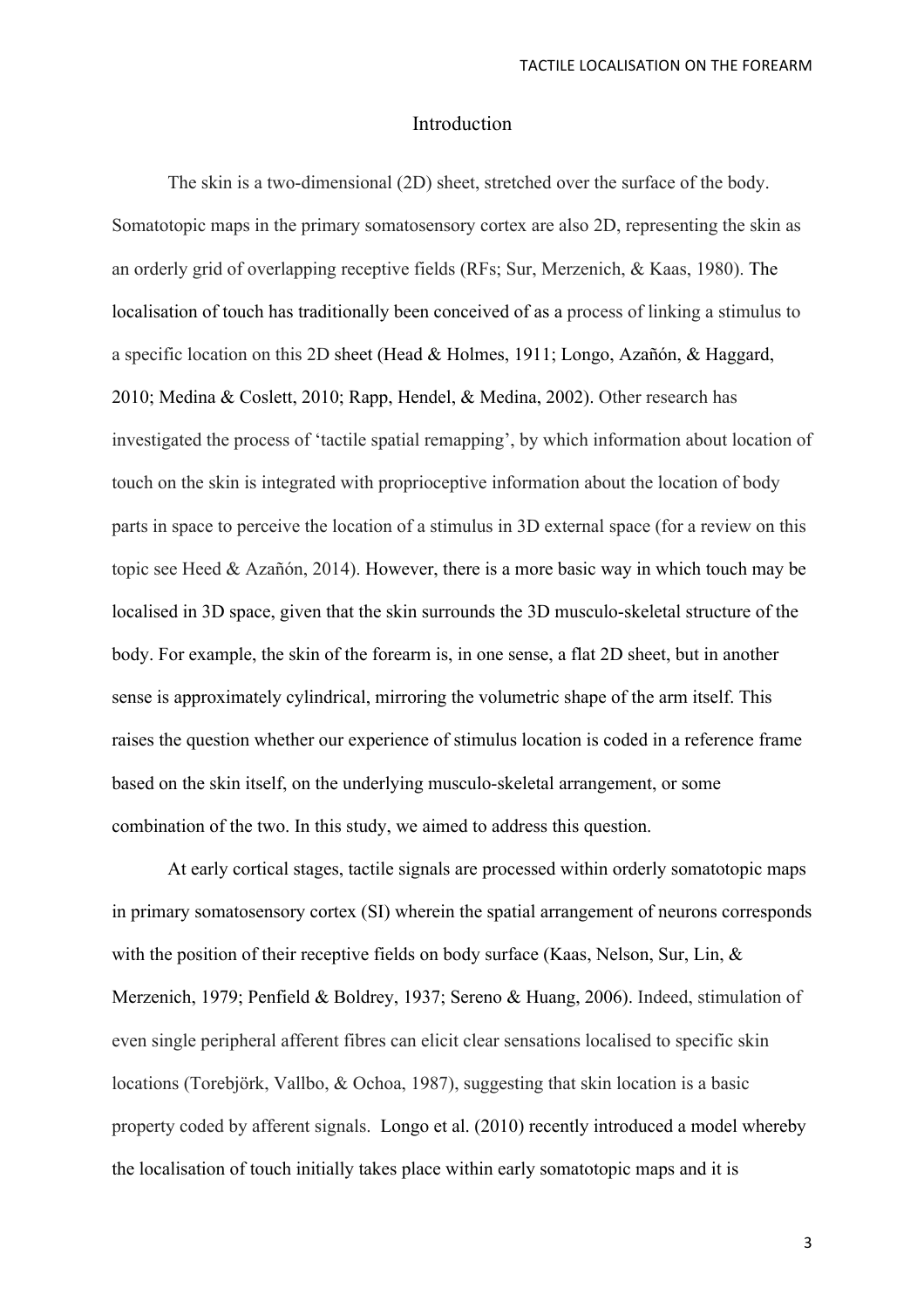subsequently mapped onto a skin-centred body representation in higher brain regions. The model is consistent with localisation performance of patients with left hemispheric damage (Rapp et al., 2002), which suggests a preserved somatotopy as manifested in accurate localisation of touches with respect to one another, while showing the deficits in their overall mapping on the skin. The relative locations of perceived touches are preserved while there is an overall mislocalisation in distal direction also by healthy participants for instance on the hand dorsum (Mancini, Longo, Iannetti, & Haggard, 2011; Margolis & Longo, 2015; Medina, Tamè, & Longo, 2017).

To determine the tactile locations on the 3D body, its posture and spatial locations of body parts must be factored in (Heed & Azañón, 2014). Sensory spatial information is represented in modality-specific reference frames to begin with. For instance, spatial location in the visual domain is computed from retinotopic map coordinates in a gaze-centred frame of reference (Crawford, Henriques, & Medendorp, 2011) while localisation of touch on the skin is determined from locations on a somatotopic map and proprioception in body-centred, spatial reference frame (Heed, Backhaus, Röder, & Badde, 2016; Yamamoto & Kitazawa, 2001). A substantial amount of work has been done to study the integration of different spatial reference frames (Azañón, Longo, Soto-Faraco, & Haggard, 2010; Azañón & Soto-Faraco, 2008; Badde & Heed, 2016; Heed et al., 2016; Shore, Spry, & Spence, 2002). In the classic 'crossed-hands' paradigm, for instance, the standard anatomical configuration with the right hand being to the right from the left hand changes, which impairs temporal order judgements for touches delivered on the hands (Badde, Heed, & Röder, 2016; Shore et al., 2002; Yamamoto & Kitazawa, 2001). The current theory for tactile localisation on the body in any given posture in three-dimensional space posits a weighted integration of multiple types of spatial location codes which co-exist in parallel for the optimal localisation outcomes (Badde & Heed, 2016; Heed et al., 2016; Tamè et al., 2017).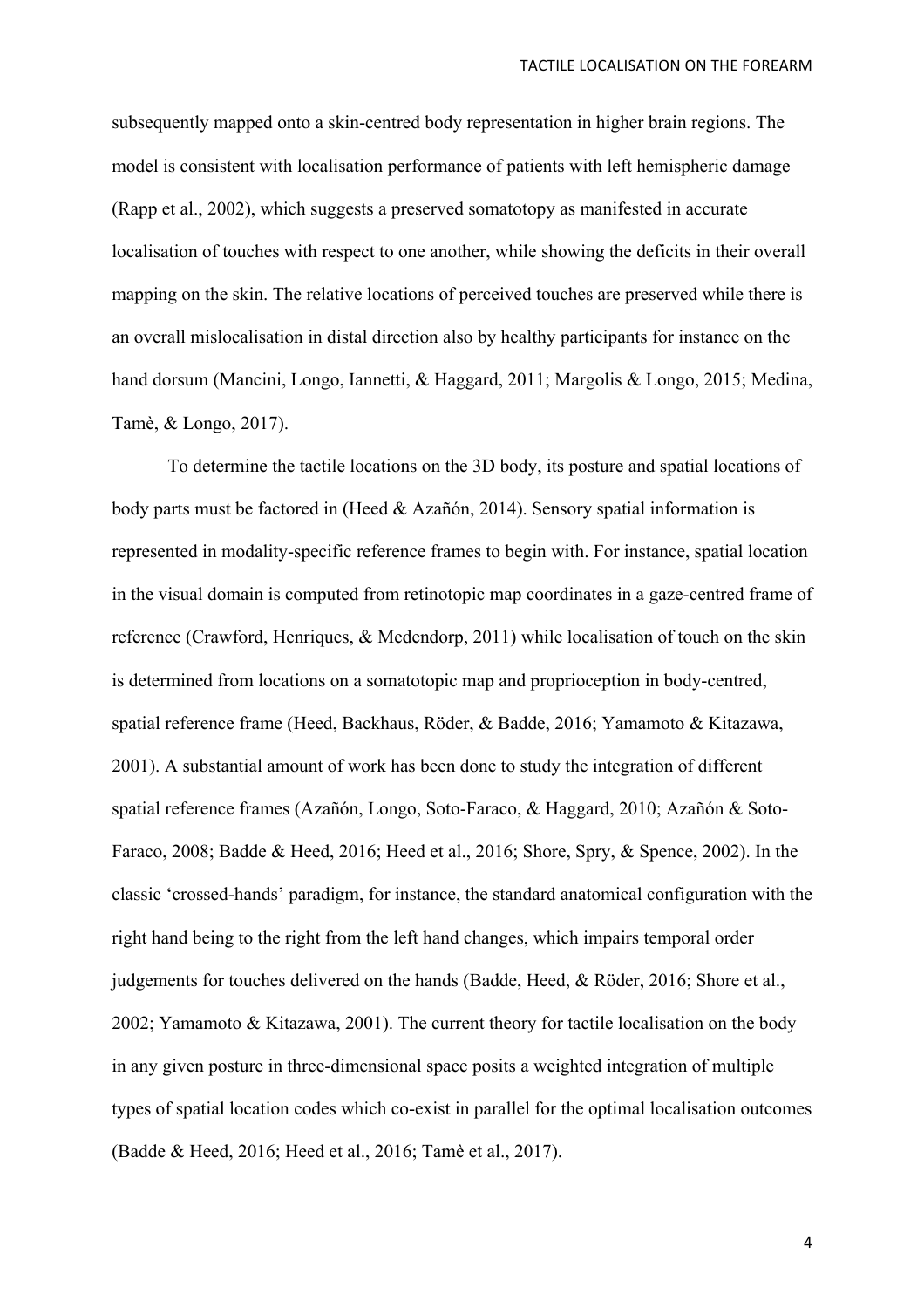The above brief overview of two mainstream approaches in tactile localisation research reveals an evident discontinuity between the research fields. Though the skin is a two-dimensional sheet, it envelops the three-dimensional volume of the body, whatever its posture in external space might be. Body segments are characteristically shaped by their musculo-skeletal anatomy. Further, it is typical for movements and thus the underlying musculo-skeletal spatial re-arrangement to strain and displace the skin on body surface. For instance, a marked location at the *centre* of the left posterior forearm in pronated posture will be displaced *laterally* when the forearm rotates into the supinated posture. Under the skin surface, the pronator muscles pull on the radius bone to cross it over the ulna, pivoting the hand until the thumb points medially towards the body. Conversely, the supinator muscle and biceps brachii pull the radius bone until it runs parallel with the ulna and the thumb points laterally away from the body (Gray, 1918/2000). As a consequence, the skin and superficial forearm muscles responsible for the elbow, wrist and finger movements including the abduction, flexion and extension, are also displaced in forearm rotation in a direction of the underlying bone and deep muscle movement.

To our knowledge, the musculo-skeletal frame of reference has not been considered in the tactile localisation literature. Nevertheless, it is not inconceivable that the mapping of touch in 2D space, given by a sheet of skin on body and its corresponding 2D somatosensory representation, may be affected by the underlying anatomy of the 3D limb. Indeed, neurophysiological research with monkeys shows that arm movement direction and posture are represented in somatosensory cortex (Prud'homme, Cohen, & Kalaska, 1994; Sakata, Takaoka, Kawarasaki, & Shibutani, 1973). Further, the activity of tactile neurons was observed during arm movements without direct tactile stimulation (Cohen, Prud'homme, & Kalaska, 1994; Sakata et al., 1973). Moreover, the tactile signals produced by mechanoreceptors in skin on the hand dorsum convey movement-associated posture changes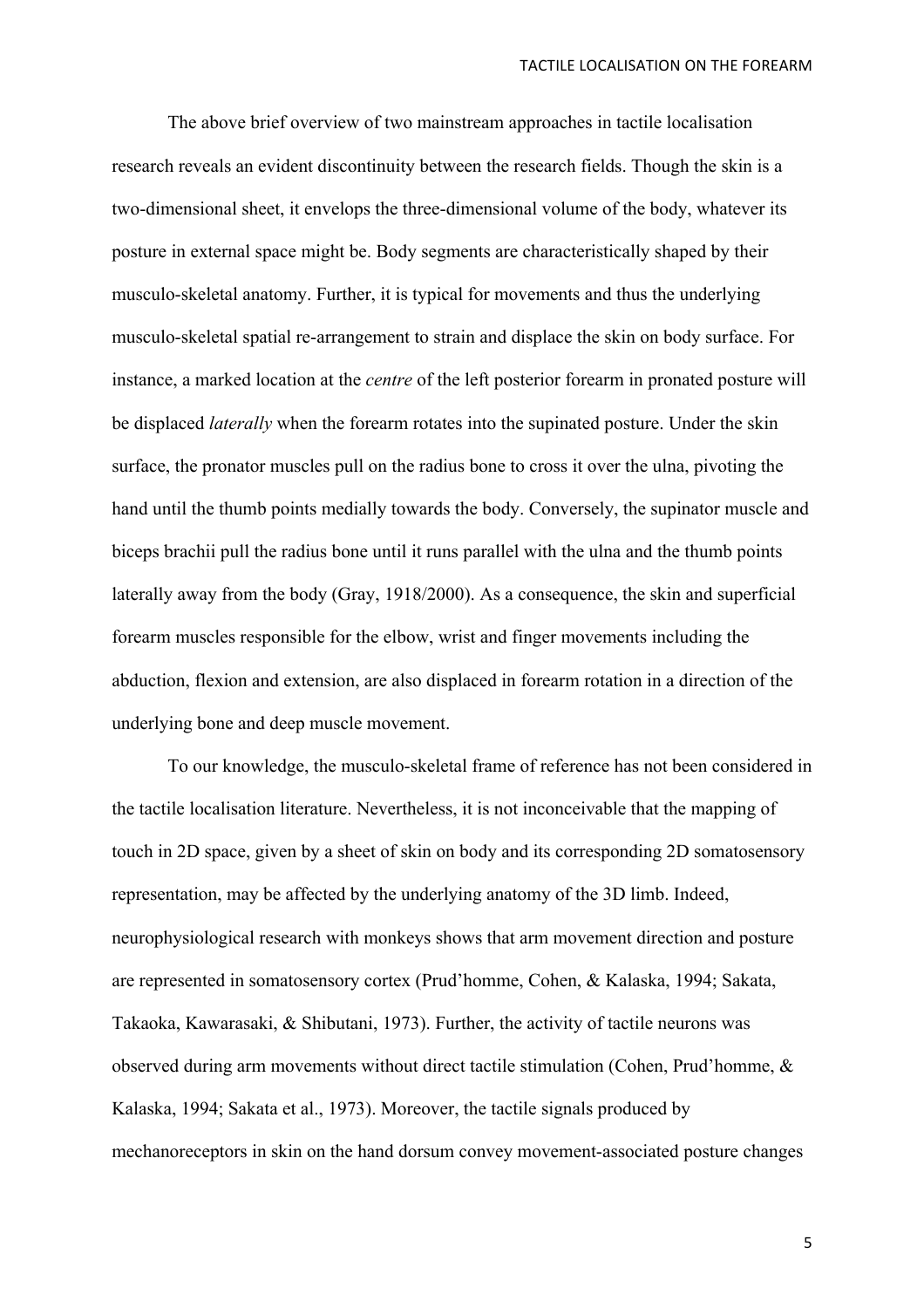for the neighbouring fingers (Edin, 1992; Edin & Abbs, 1991; Edin & Johansson, 1995). Furthermore, a recent study has shown that the response of somatosensory cortices following repetitive stimulation is mirrored in the motor cortex and that cortico-spinal excitability is modulated as a function of a temporal and spatial relationship between afferent stimuli (Tamè et al., 2015). Altogether, this evidence suggests an interactive relationship between the signals from skin, joints, and muscles in somatoperception.

Here we investigated the error of tactile localisation in an explicit localisation task. Participants were asked to point out the perceived locations of touches on their forearm while blindfolded (Experiment 1), and to mark them on a size-matched 3D image on a computer screen (Experiment 2). The aim of the study was to investigate the performance in a tactile localization task as a function of forearm torsion while the limb's location in external space did not change. We hypothesised that if the localisation judgements were made purely in skin-based reference frame, the perceived locations of tactile stimuli would follow the displacement of actual stimulus locations in each posture. In other words, the relative locations of perceived and actual touches would not differ as a function of forearm rotation. However, if the musculo-skeletal factors play a role, the perceived tactile locations will show a systematic displacement from the actual touches consistent with a direction of muscular and skeletal re-arrangement under the skin in each forearm posture. In other words, the mislocalisation in medial and lateral direction would be expected respectively for the pronation and supination.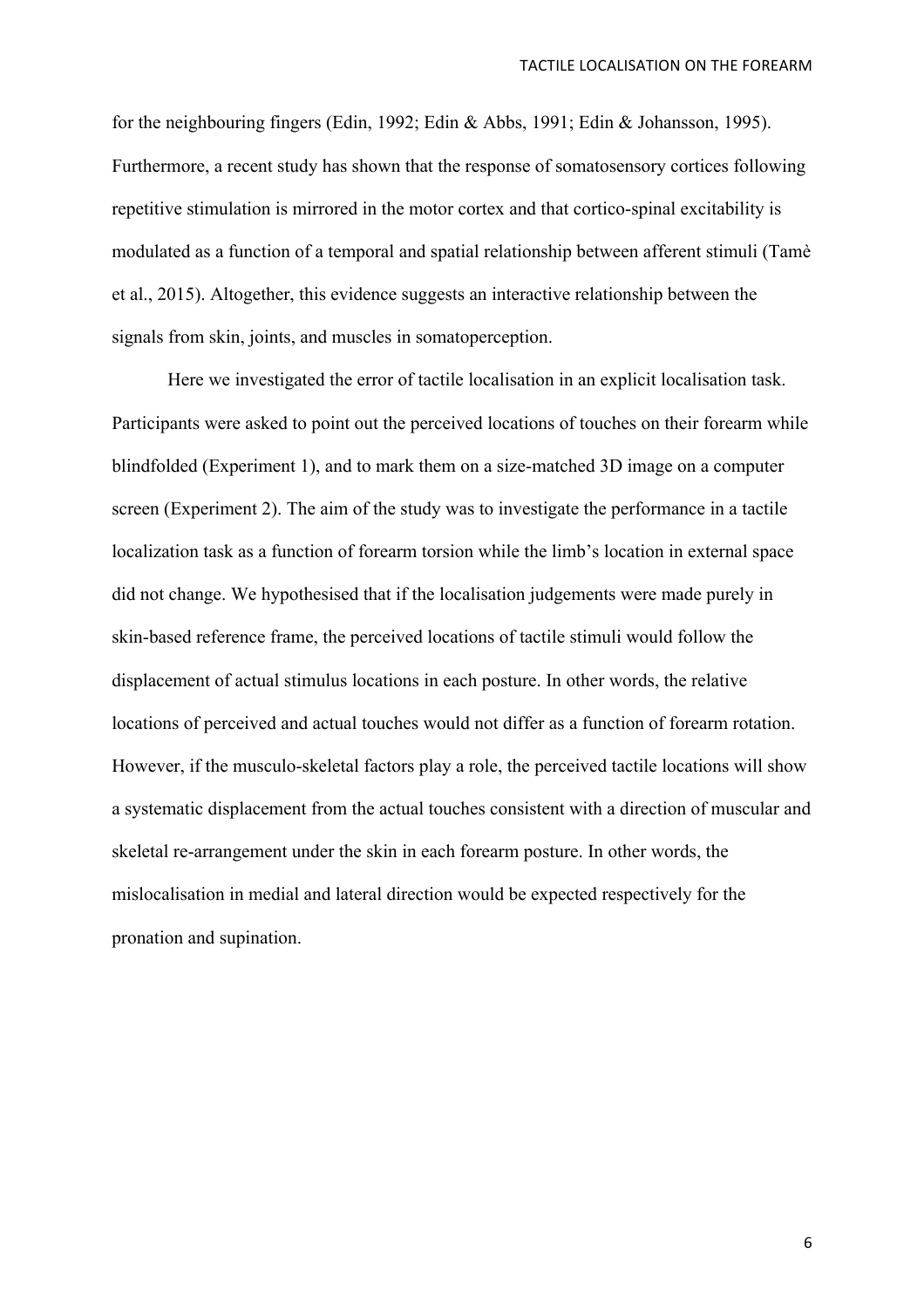# *Experiment 1*

# Method

#### *Participants*

Twenty individuals participated in the study (12 females,  $25.8 \pm 7.8$  years). All participants were predominantly right handed, as assessed by Edinburgh handedness inventory (Oldfield, 1971; Mean  $\pm$  SD: 93.6  $\pm$  8.2). Written informed consent was obtained from all participants. The study was conducted in accordance with the Declaration of Helsinki, and was approved by the Psychology Ethics Committee, Birkbeck, University of London.

In related experiments, Pritchett & Harris (2011) investigated tactile localisation error on the forearm as a function of a rotation of other body part (head), and Azañón et al. (2016) measured with temporal order judgements the tactile localisation on forearm as a function of a change in forearm posture (experiment 3). In a G\*Power software (Faul, Erdfelder, Lang, & Buchner, 2007), the effect sizes from these studies ( $\eta_p^2 = 0.40$ , page 231, and  $\eta_p^2 = 0.44$ , page 1324, respectively) were converted to f(U) and used to calculate the sample size needed for a statistical power of 0.90 at alpha level 0.05. The power analysis revealed a sufficient sample size to be 19 and 17 participants, respectively. Thus, our sample of 20 should be appropriately powered to find an effect of similar magnitude.

### *Materials and procedure*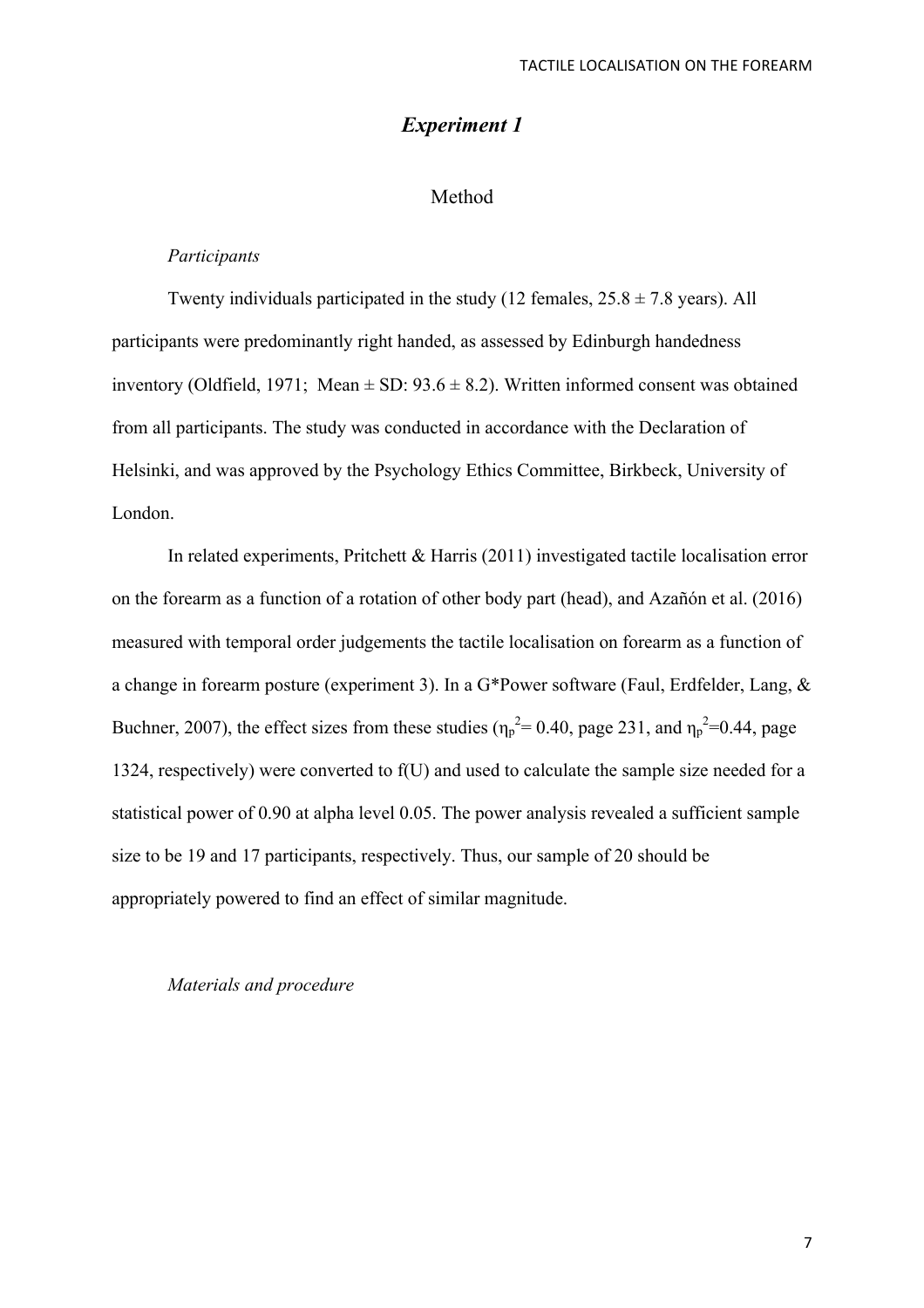

**Figure 1: Experimental setup.** Tactile localisation judgements were made with the stimulated left forearm in supinated (panel **a**) or pronated (panel **b**) posture. On each trial, the participant was touched at one of seven locations which were marked 1 cm apart on their skin with a black pencil (black dots in panel **c**). The grey ellipse in panel c is used here for illustrative purposes to depict that the stimulus locations were positioned along the forearm's circumference (i.e. they would form a straight line if the skin was flattened). Panel **c** additionally shows the displacement of the stimulus grid as a function of forearm rotation. The stimulus grid, drawn on the pronated forearm, would be displaced laterally with the displaced skin in forearm supination. While blindfolded, the participants moved a pointer along the ring around their left forearm, without making contact with the skin (panel **d**). The experimenter recorded the actual and perceived tactile locations on the tape measure which was attached to participant's forearm at the level of the ring. There was a blind spot (marked in red) where the ring was attached to its holder.

Figure 1 shows the experimental setup. The participant sat at a table. Their elbow rested on a soft cushion and their hand rested on a tilted wooden platform 25 cm above the table, resulting in the forearm forming approximately 90° angle with the upper arm. In the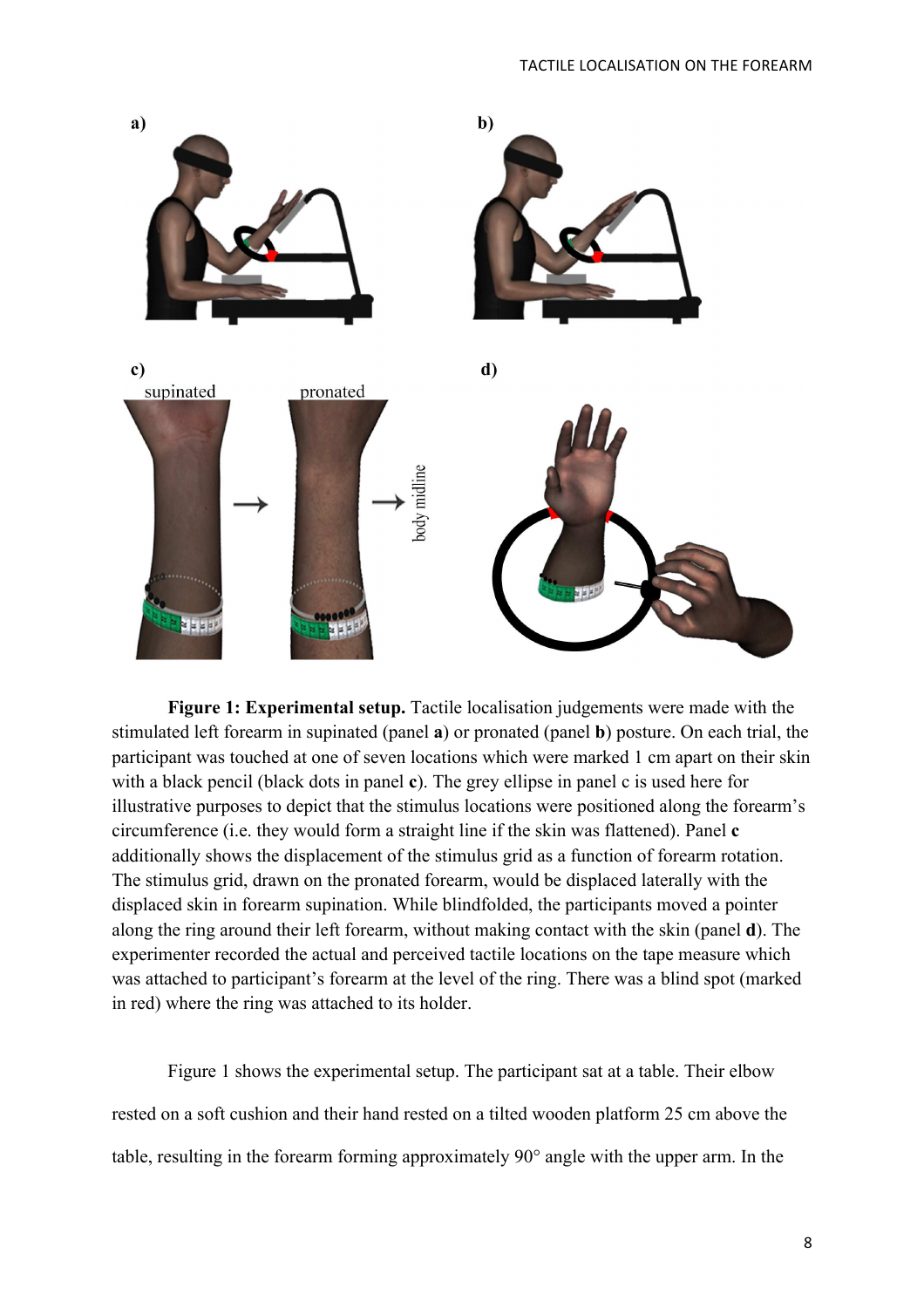*Supinated posture* (Figure 1a), the hand dorsum rested on the platform, with the palm facing up. In the *Pronated posture* (Figure 1b), in contrast, the palm rested on the platform, with the dorsum facing up. The angle of the forearm and that of the platform was approximately 60° relative to the table.

A piece of rubber tubing (outer diameter  $= 2$  cm) was used to form a ring of approximately 27 cm in diameter. The ends of the tube were glued together. The ring was attached to the structure at the approximate forearm's mid-length level. Additional elbow support could be added for participants with shorter forearms. The position of the participant's forearm was adjusted to be aligned at the centre of the ring, without actually contacting the tubing. Thus, the ring formed a circle around the participant's forearm separated by ~9-10 cm distance from the skin. There was a disk with a pointer which could easily be moved along the ring (Figure 1d) with the exception of the farthest location where the ring was attached to the structure  $(\sim 30^{\circ})$ . The pointer was 5 cm long and it pointed towards the centre of the circle towards the forearm regardless of the disc location on the ring (Figure 1d). The tube material was firm to prevent the ring deformation by a pressure that the participant might apply against it when moving the pointer.

Prior the experiment, the participant saw the structure and their forearm inside at the centre of the ring. They were allowed to move the pointer with their right hand to experience it pointing to different locations along their forearm's circumference. They were then blindfolded. A flexible plastic tape measure was placed on their skin at forearm's mid-length running along the forearm's circumference (Figure 1). A paper clip was used to hold the tape measure ends together at the most distal point, which was on the anterior side of the pronated forearm. Using a black pencil, the experimenter drew seven points 1 cm apart immediately next to the tape measure attached to the skin (Figure 1c). Relative to the centre of the pronated forearm, two points were marked to the participant's left and four points were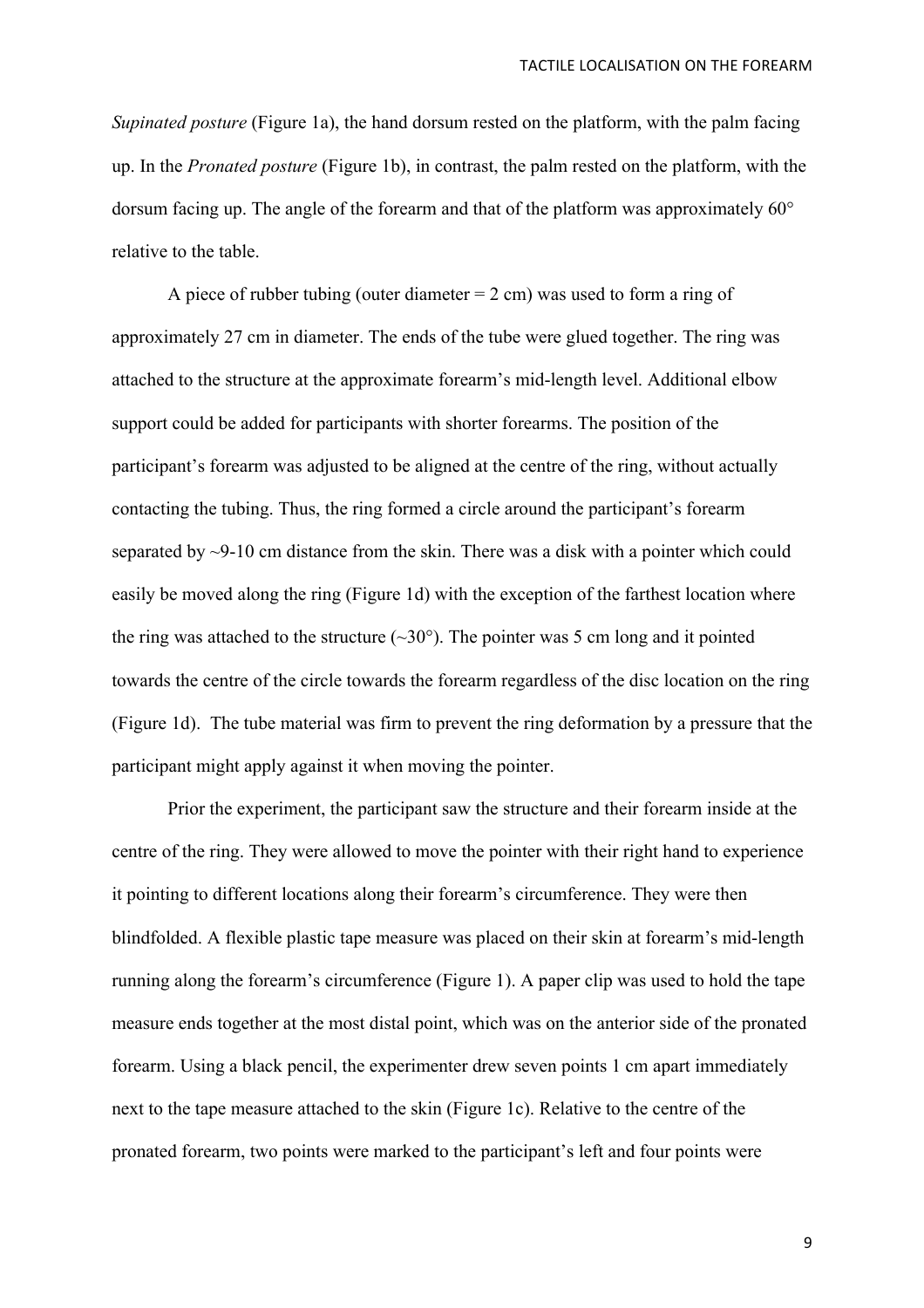marked towards their body midline. Together with the central point, there were seven stimulus locations in medial-lateral direction. The points labelled from 1 to 7 and the distance on the tape measure increased in a direction towards participant's body midline, i.e. in anticlockwise direction along the forearm's circumference.

The participant's task was to use a pointer to indicate the location of tactile stimuli along the circumference of the forearm. Localisation along the forearm's proximo-distal axis was not assessed in Experiment 1 due to a fixed location of the pointer on this axis. A script written in MATLAB (Mathworks, Natick, MA) was used to run the experiment. There were two starting locations of the pointer, one at each side of the blind spot where the tube was attached to its holder structure. Each trial started with an instruction for the experimenter about the pointer position and tactile stimulus locations. The participant's head was oriented towards their left forearm. On each trial, the experimenter applied a tactile stimulus using a Von Frey filament (60 g force) at one of the seven marked locations. The stimulations lasted  $\sim$ 1 second each. The experimenter then guided the participant's right hand towards the pointer. The participant moved the pointer along the ring to indicate the perceived location of the touch. The experimenter then recorded the actual and perceived locations as corresponding locations on the tape measure on the participant's skin.

The key manipulation was the forearm posture created by its torsion, the *Pronated forearm* condition and the *Supinated forearm* condition. There is a notable skin displacement in the clockwise direction along the forearm's circumference in the latter condition (Figure 1c). As a result, the marked stimulus locations move to the lateral side of the forearm, thus becoming approximately aligned with the lateral position of the thumb. In contrast, the central stimulus location in the pronated posture is at almost 90° angle in the clockwise direction relative to the medial side of the forearm. There were two blocks for each forearm posture counterbalanced across participants using a Latin square randomisation. During trials,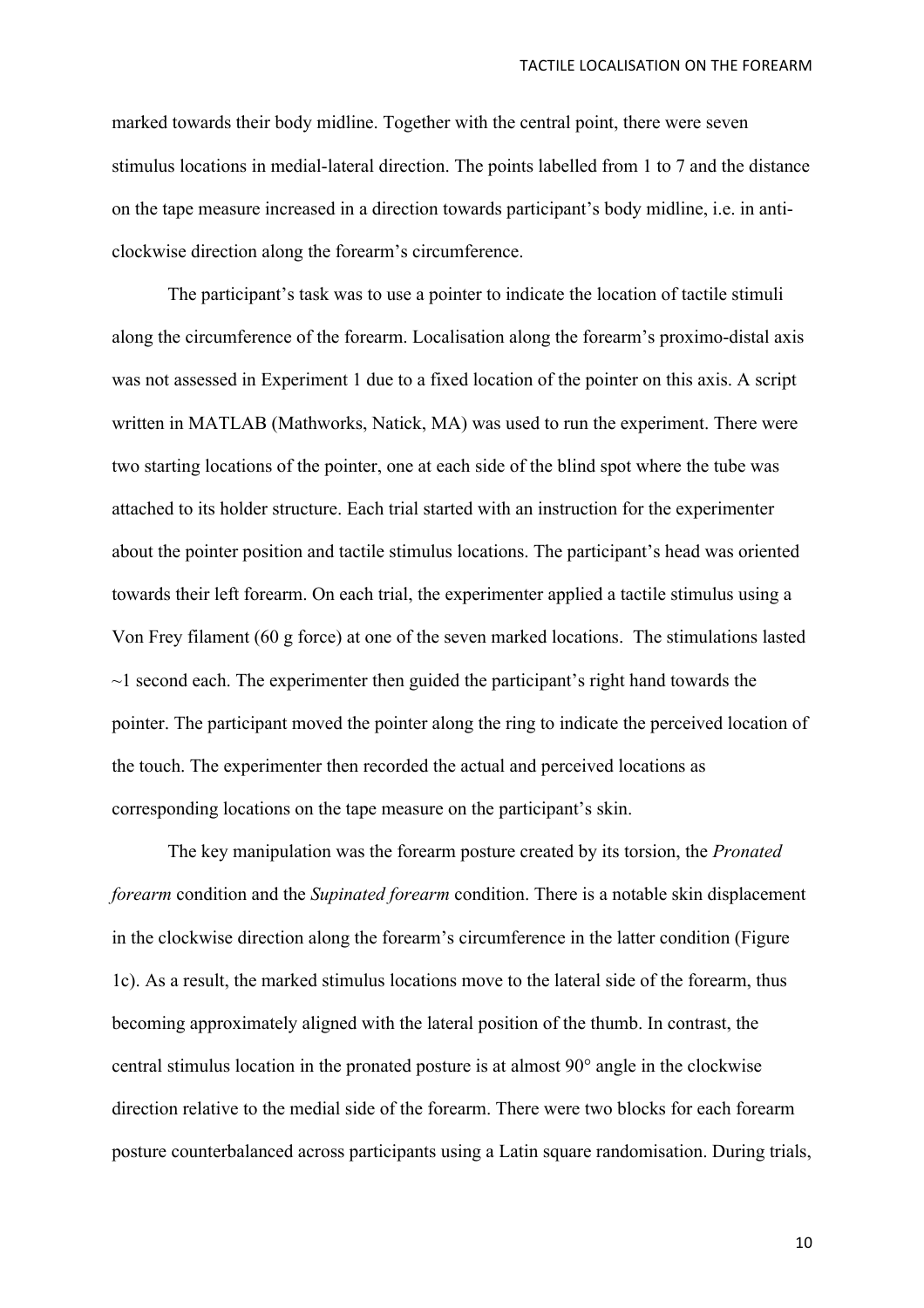the participant was instructed not to move their left forearm. There were twenty-eight trials in each block with individual stimulus locations stimulated four times each. Their order was randomized.

#### *Data analysis*

For each trial, the actual and perceived locations of the touch were recorded in centimetres on the tape measure running anti-clockwise around the circumference of the participant's forearm. We assessed the ability of participants to localise the touch on their forearm by computing two different classes of localisation error. The first class (constant error) quantifies systematic displacement of the perceived touch relative to its actual location. It was calculated for each stimulated point in each forearm posture as a difference of the average of localisation attempts and their corresponding actual location. Thus, positive values represent mislocalisation of touch in the anti-clockwise direction, while negative values represent mislocalisation in the clockwise direction. The aim of the analysis was to quantify the direction and magnitude of the diplacement of perceived touches from their actual locations. The second class or localization error is associated with the precision and it was computed as a variability (standard deviation) of individual localisation attempts.

For each localisation error type, we first report an overall error in one-sample t-test comparisons for each posture. An ANOVA follows, with the posture and actual stimulus locations as independent variables. We treated the locations as a categorical variable (7 levels) in ANOVA. However, in the posthoc tests, we assessed the trends across the locations by fitting the linear regression model to the data. This approach allowed for a comprehensive study of the effects which would not be detected if the linear regression was fitted by default to all data. However, the linear regression in the post-hoc tests was a viable alternative to multiple t-test comparisons which would increase the complexity of the results.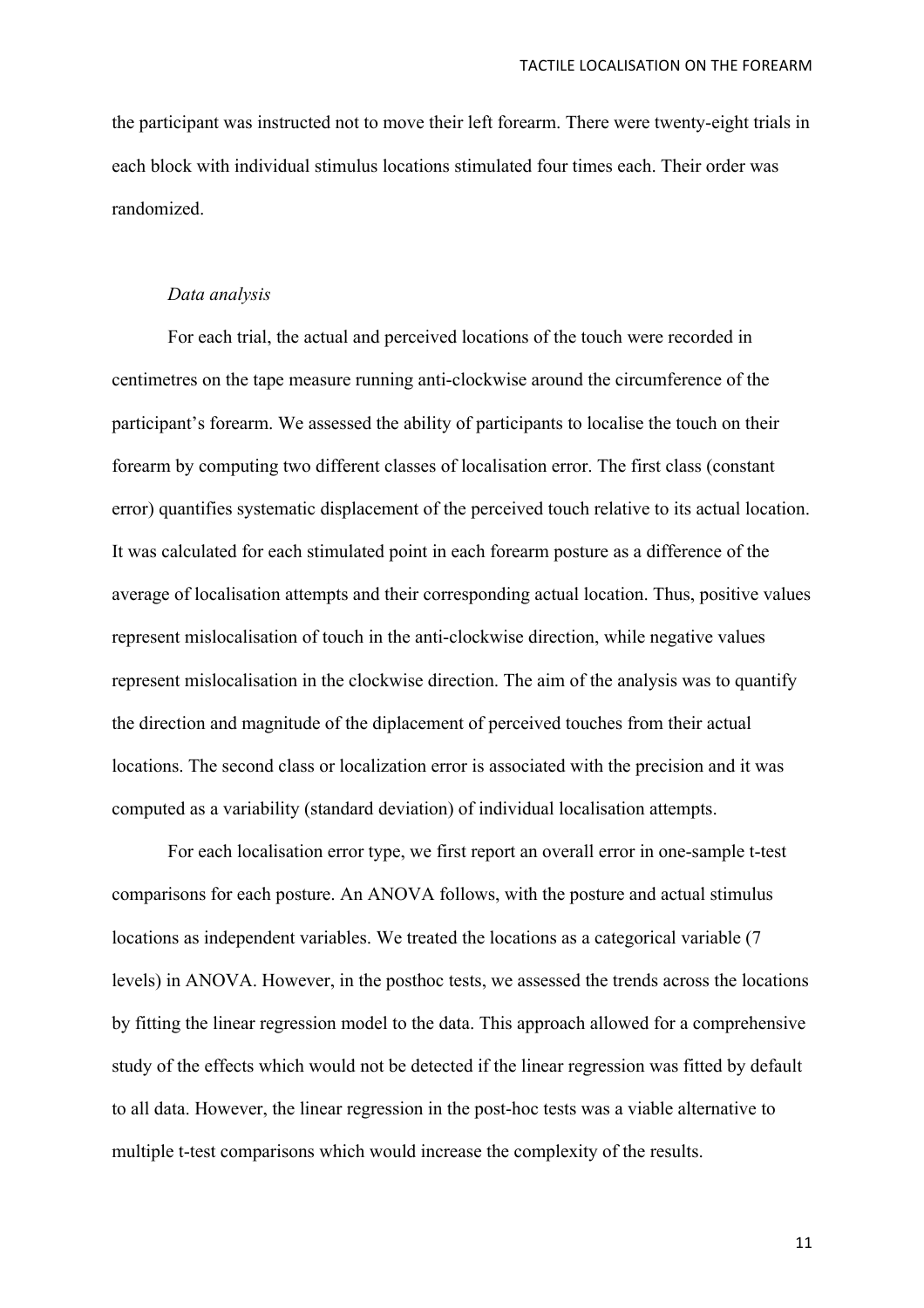## Results and Discussion

Figure 2 shows a bias to perceive tactile stimuli as being farther anti-clockwise than they actually were, both in the supinated posture, (M: 0.30 cm, SD: 0.53),  $t(19) = 2.51$ ,  $p =$ 0.02,  $d = 0.56$ , and the pronated posture, (M: 0.74, SD: 0.48),  $t(19) = 6.84$ ,  $p < 0.0001$ ,  $d =$ 1.53. The constant localisation error was submitted to a repeated-measures analysis of variance (ANOVA) with the forearm posture (supinated and pronated) and the actual stimulus location (seven levels) as independent variables. The anti-clockwise displacement of the perceived touch was larger on the pronated forearm than in the supinated posture,  $F(1,19)$  $= 11.05, p \lt 0.01, \eta_p^2 = 0.37$ , suggesting a greater perceptual 'pull' towards the medial side in this posture. Additionally, we found a trend for the main effect of grid locations,  $F(1.83,34.70) = 3.38$ ,  $p = 0.05$ ,  $\eta_p^2 = 0.15$  (Greenhouse-Geisser corrected; GG-corr) which was driven by an interaction (Figure 2),  $F(6,114) = 2.42$ ,  $p = 0.03$ ,  $\eta_p^2 = 0.11$ . To determine

the interaction, we used least-squares regression for each participant to fit a linear model to the data across stimulus locations, and we assessed the slope coefficients across the forearm postures in the second-level analysis. On the pronated forearm, the mislocalisation increased in magnitude for grid locations closer to the medial side, (M: 0.13 cm/location, SD: 0.21),  $t(19) = 2.88$ ,  $p = 0.02$ ,  $d = 0.64$ . No such increase was observed for the supinated posture, (M: 0.06, SD: 0.21),  $t(19) = 1.21$ ,  $p = 0.24$ ,  $d = 0.27$  (Holm-Bonferroni corrected; HB-corr). In other words, we found a perceptually stretched grid on the pronated forearm but not on the supinated forearm.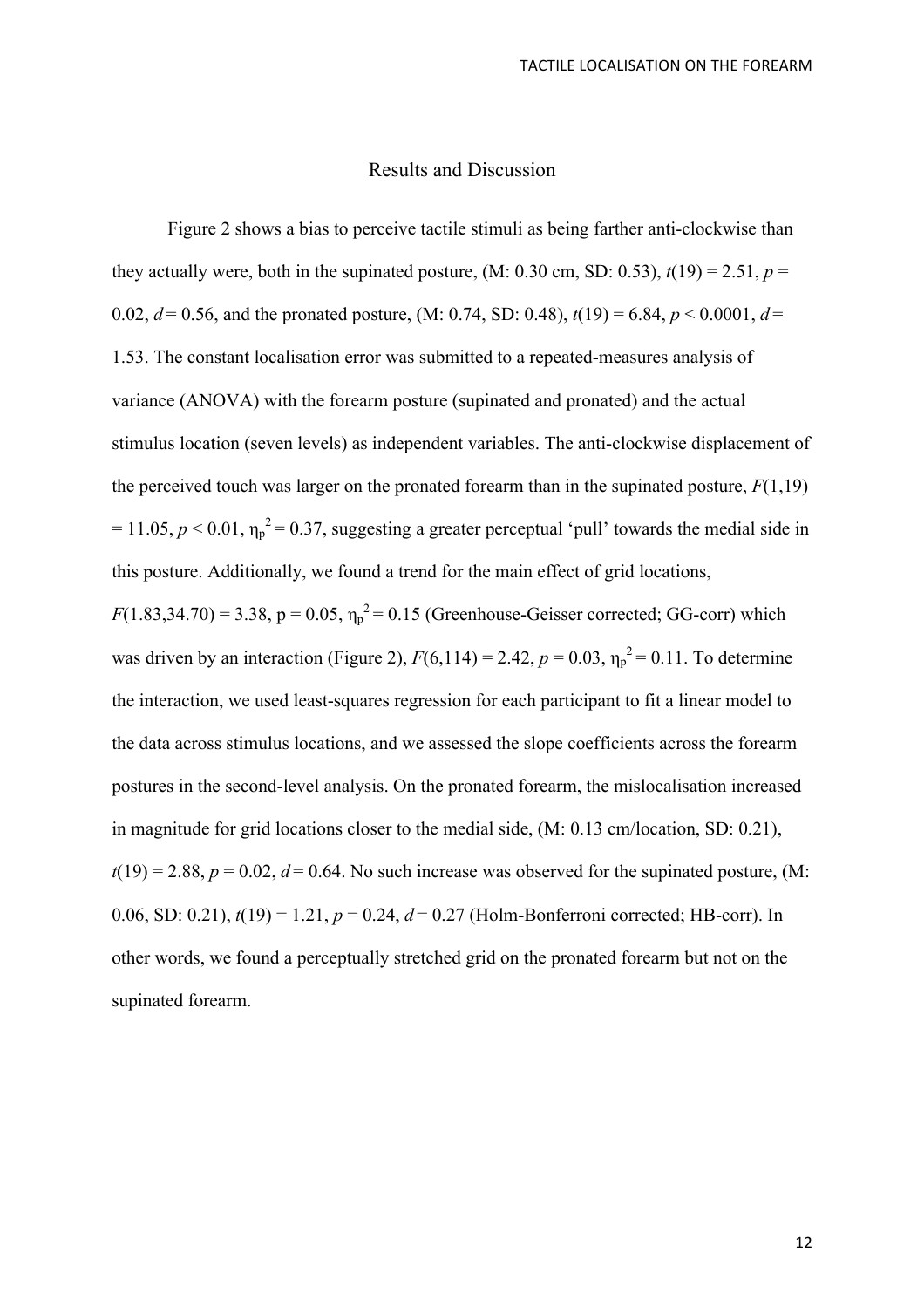

**Figure 2: The constant localisation error along the forearm's circumference at the forearm's mid-length.** The positive values represent the displacement of the perceived touch relative to its actual location in anti-clockwise direction. The larger values on the x axis are for more medial locations of the stimulus array. The error bars are within-subject standard error (Loftus & Masson, 1994).

Next, the standard deviation of individual localisation attempts was submitted to a repeated measures ANOVA with the forearm posture (supinated and pronated) and the actual stimulus location (seven levels) as independent factors. There were no differences in localisation variability in the supinated (M: 0.94, SD: 0.25) and pronated (M: 0.89, SD: 0.23) postures,  $F(1,19) = 0.65$ ,  $p = 0.43$ ,  $\eta_p^2 = 0.03$ , or between the individual stimulus locations,  $F(6,114) = 0.99, p = 0.44, \eta_p^2 = 0.05$ , nor was there an interaction effect,  $F(4.31,81.97) =$ 1.18,  $p = 0.33$ ,  $\eta_p^2 = 0.06$  (GG-corr).

In conclusion, the magnitude of constant localisation error is relatively small  $(1 \text{ cm})$ and the response variability is low (standard deviation <1 cm). The touch was mislocalised in medial direction towards body midline in the pronated posture. However, it was also mislocalised towards the body, away from the lateral side and thus contrary to what was predicted for the supinated posture. In experiment 2, we explored this finding as a possible movement confound. Given the anatomical constraints of the body, the right-hand movement in localisation of leftmost touches on a supinated forearm becomes more effortful. Since the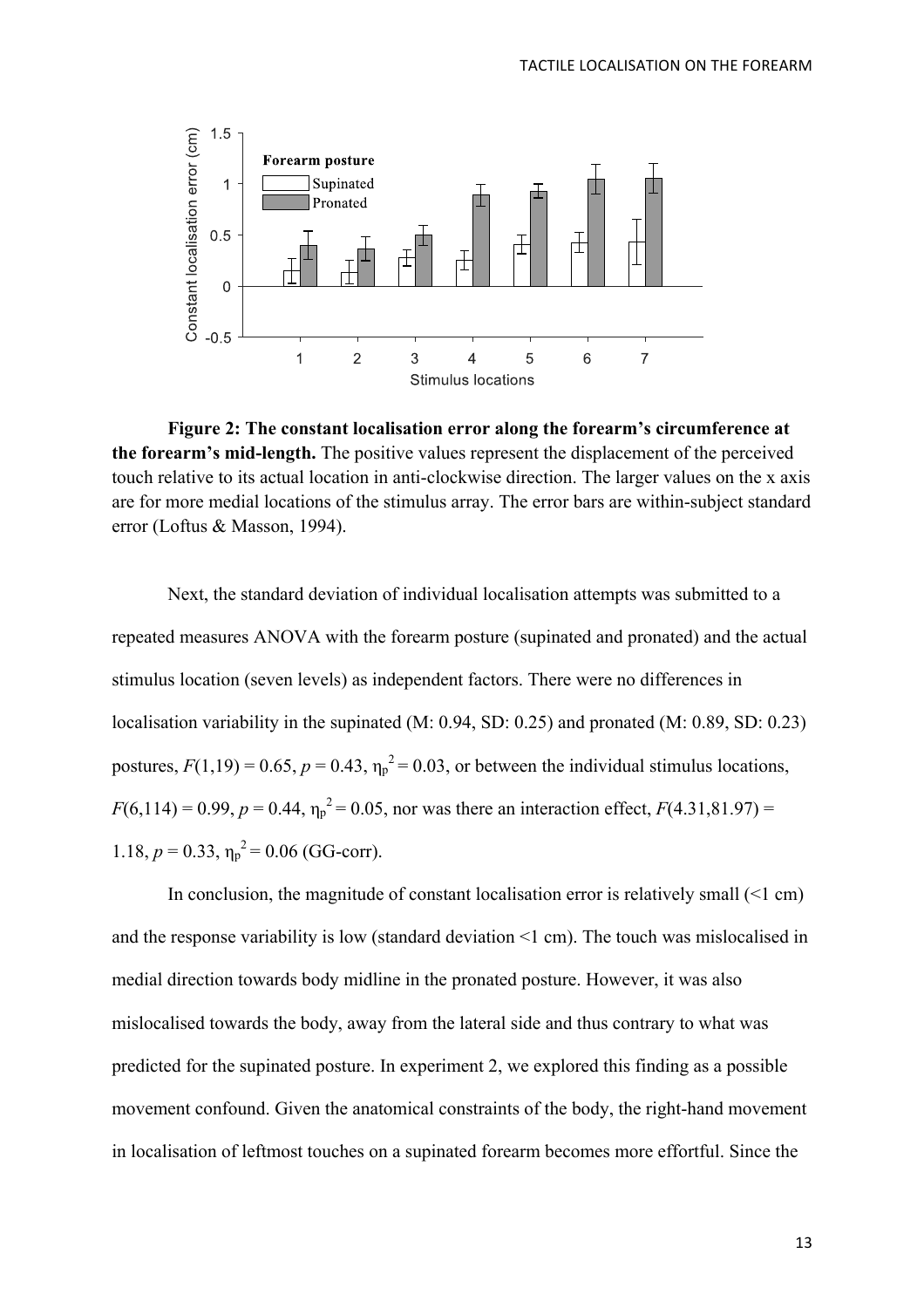perceived stimulus locations felt further apart on the pronated forearm, it is plausible that the same perceptual stretch of the stimulus grid failed to be observed with the increased movement difficulty in the supinated posture. A stretch reduction for the leftmost half of the grid on the supinated forearm would inadvertently result in an apparent localisation bias towards the body when there really is none. To investigate this possibility, we conducted the second experiment using a different response modality whereby participants indicated the perceived tactile locations on a 3D image of the forearm. We additionally expanded the experiment by including a two-dimensional stimulation grid.

# *Experiment 2*

While the emphasis in the previous experiment was on localisation in the mediallateral axis, one of the aims of Experiment 2 was to expand this investigation by including the proximo-distal dimension. Thus, we would study the tactile localisation in three-dimensional space given by the width and length of a *curved* stimulation grid. In Experiment 2 we eliminated the motor feedback of the contralateral hand and we ameliorated the potentially confounding variability in response difficulty across the grid locations. Further, the tube around the forearm might be criticised for being used as a magnified approximation of forearm circumference and as such to cause the perceptual stretch of the grid. To address these concerns, and to study tactile mislocalisation with the added grid dimension, we conducted the Experiment 2. While previous studies used 2D body part silhouettes on a computer screen to mark the perceived tactile locations (Mancini et al., 2011; Margolis & Longo, 2015; Sadibolova, Tamè, Walsh, & Longo, 2018), we adapted this paradigm for a study of tactile localisation on three-dimensional forearm.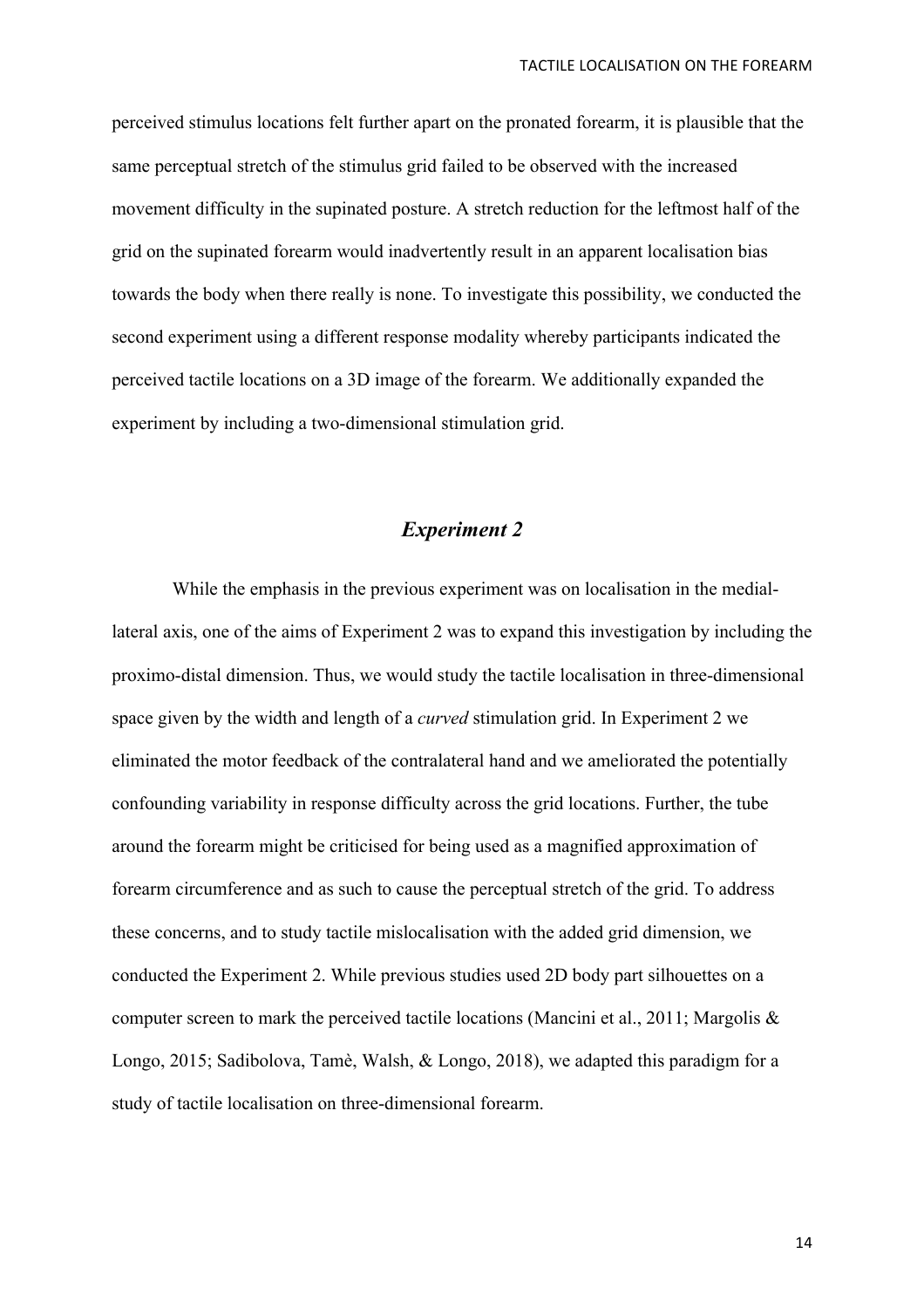#### Method

#### *Participants*

An independent sample of twenty participants was recruited (14 females,  $27.1 \pm 10.7$ ) years). They were predominantly right handed, as assessed by Edinburgh handedness inventory (Oldfield, 1971; Mean  $\pm$  SD: 87.6  $\pm$  17.5). Written informed consent was obtained from all participants, and the experiment was approved by the local ethical committee and was consistent with the principles of the Declaration of Helsinki.

## *Materials and procedure*

The participant was seated at the table. Their task was to mark on a 3D forearm on a computer screen the locations corresponding with those of the perceived touches on their actual forearm. The view of the stimulated left forearm with the elbow resting on a soft cushion on the table was occluded by a black foamboard sheet. The hand rested on an elevated platform used in Experiment 1. The ring was removed from the structure. The forearm position was identical to that described in Experiment 1. The participants faced a 22 x 14-inch monitor (tilted at 90°) and they responded with their right hand using a number pad (Figure 3). The view of their right hand and forearm was also prevented by an occluder. The experiment was ran with a script written in MATLAB using PsychToolbox (Brainard, 1997; Pelli, 1997).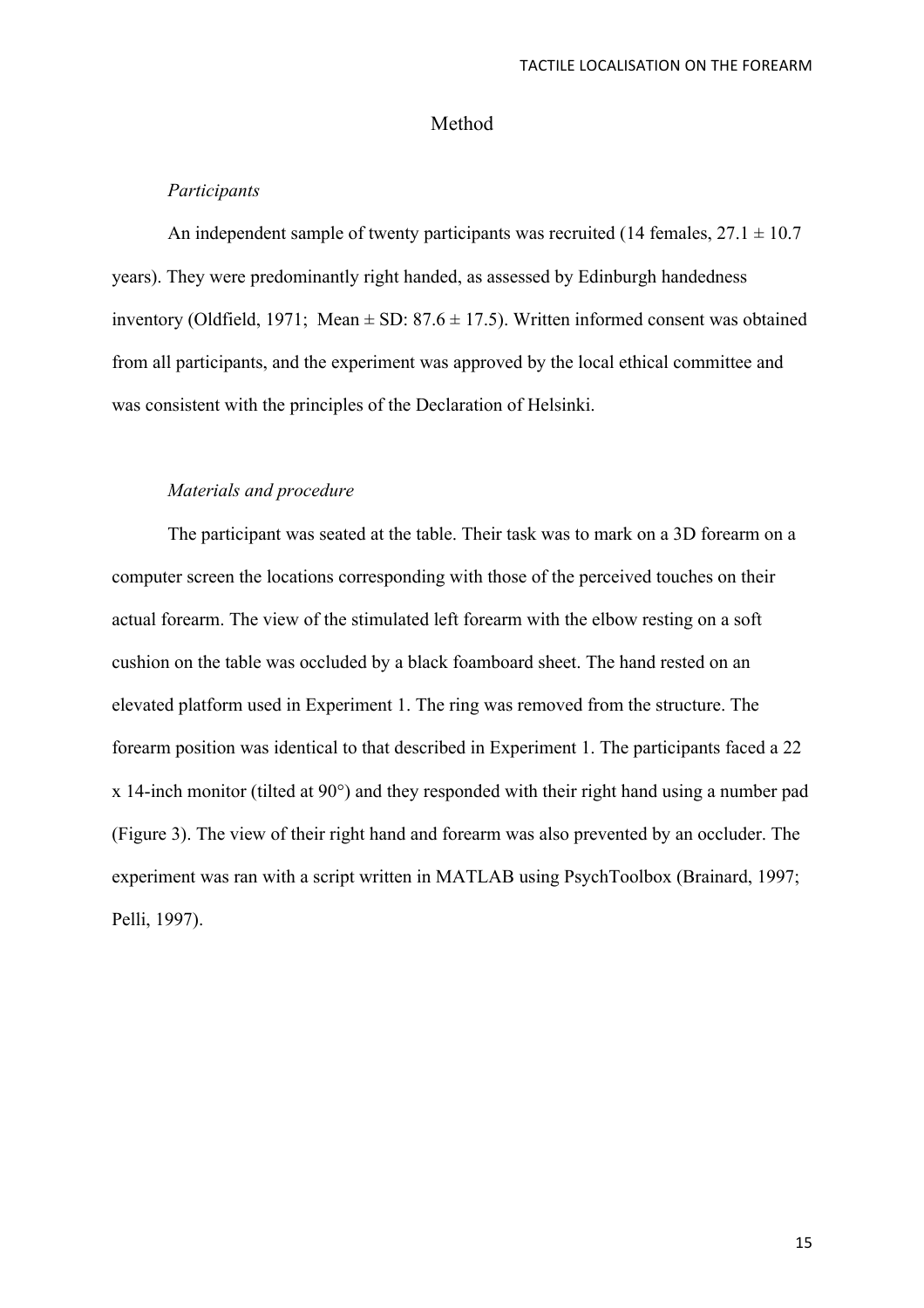

**Figure 3: Experimental setup.** Tactile localisation judgements were made with the stimulated left forearm in pronated (panel **a**) or supinated (panel **b**) posture. The stimulus locations (black dots), including those on the unseen side of the forearm (grey transparent dots in panel b), are arranged in two-by-five grid as shown in the zoomed-in images on the left side. The grid was drawn on a pronated forearm, and it moved laterally with the displaced skin in forearm supination. If the skin was flattened up, the grid locations would form a rectangle (pronated posture) or a horizontally aligned rhombus (supinated posture). The grid is skewed on a supinated forearm due to slightly larger displacement of the top row (see also Figure 4). After each stimulation, a size-matched image of the forearm and a white cross at its centre appeared on participant's monitor. By pressing keys on a number pad, the participant proceeded through the images of a forearm at progressively changing view angles along its circumference, which gave an impression of viewing the rotating three-dimensional forearm (see also Figure 5). The participant selected the view angle and moved the cross on the vertical axis to mark the perceived tactile locations.

The experimenter marked with a black pencil a crease at the participant's left elbow and a line around the wrist-hand intersection in the *Pronated forearm* posture. Their distance was recorded with a tape measure as the length of the forearm. The width of the forearm was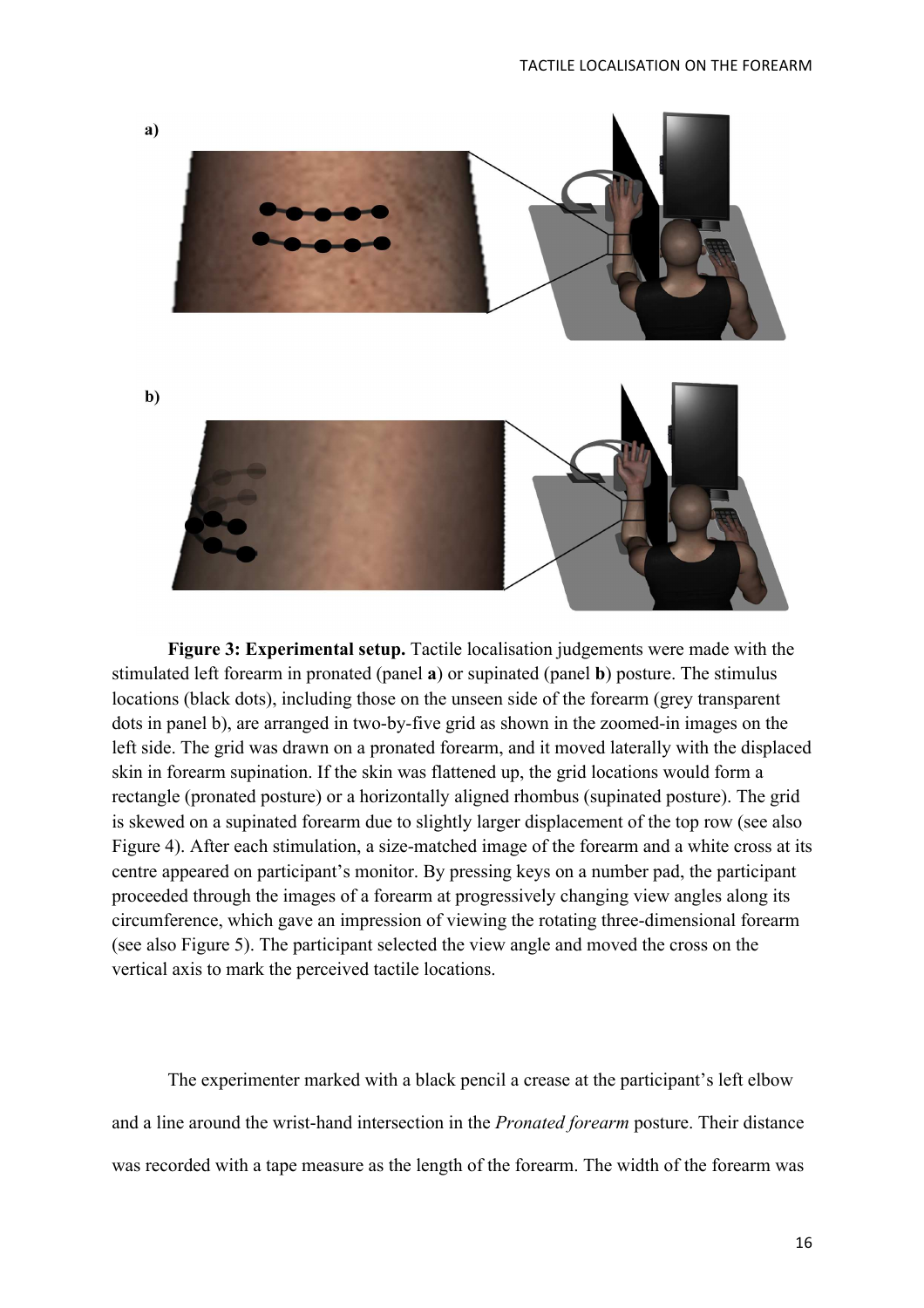taken at its centre-point with a caliper given the round surface. To record the width, another sheet of a foamboard was temporarily placed under the forearm. The caliper ends were extended by approximately 3.5 cm each to reach the foamboard for the measurement at a constant angle. The medial-lateral centre at this level was marked as the centre of the forearm to enable drawing of the stimulus grid locations on the skin and for their later alignment with the perceived locations of touch marked on an image of the forearm. To draw the grid, the experimenter drew a straight line from the centre of the wrist passing through the forearm centre. Two horizontal rows of the grid, 0.5 cm in proximal and distal direction from the forearm centre, were perpendicular to this line. There were five stimulation points 1 cm apart in each row with the central points on the line along the forearm. We used flexible plastic right-angle rulers to mark these locations.

As shown in Figures 3 and 4, the grid moves with the skin in clockwise direction along forearm's circumference, and it is skewed when the *dorsum* of the hand rests on the platform (*Supinated forearm* condition). The skew was caused by differences in clockwise displacement across rows, the magnitude of which is slightly larger for the upper row closer to the wrist (Mean: 0.31 cm, SD: 0.06). The overall grid displacement between the postures is consistent in both experiments (Figure 1c and 3). For the data analysis purposes, a new forearm centre and central points of each row were marked on the *supinated* forearm following the procedure described earlier. A rubber band was placed around its circumference in order not to deviate from the forearm mid-length level. The tactile stimuli would not be applied to these three extra points. Their distance from the corresponding points of the grid in supinated posture was used to calculate the shift and skew of the grid in data analysis stage (Figure 4). With the forearm circumference approximated to a circle, it was straightforward to quantify the skew both in centimetres and angle degrees, and compute the tactile mislocalisation using these measurements.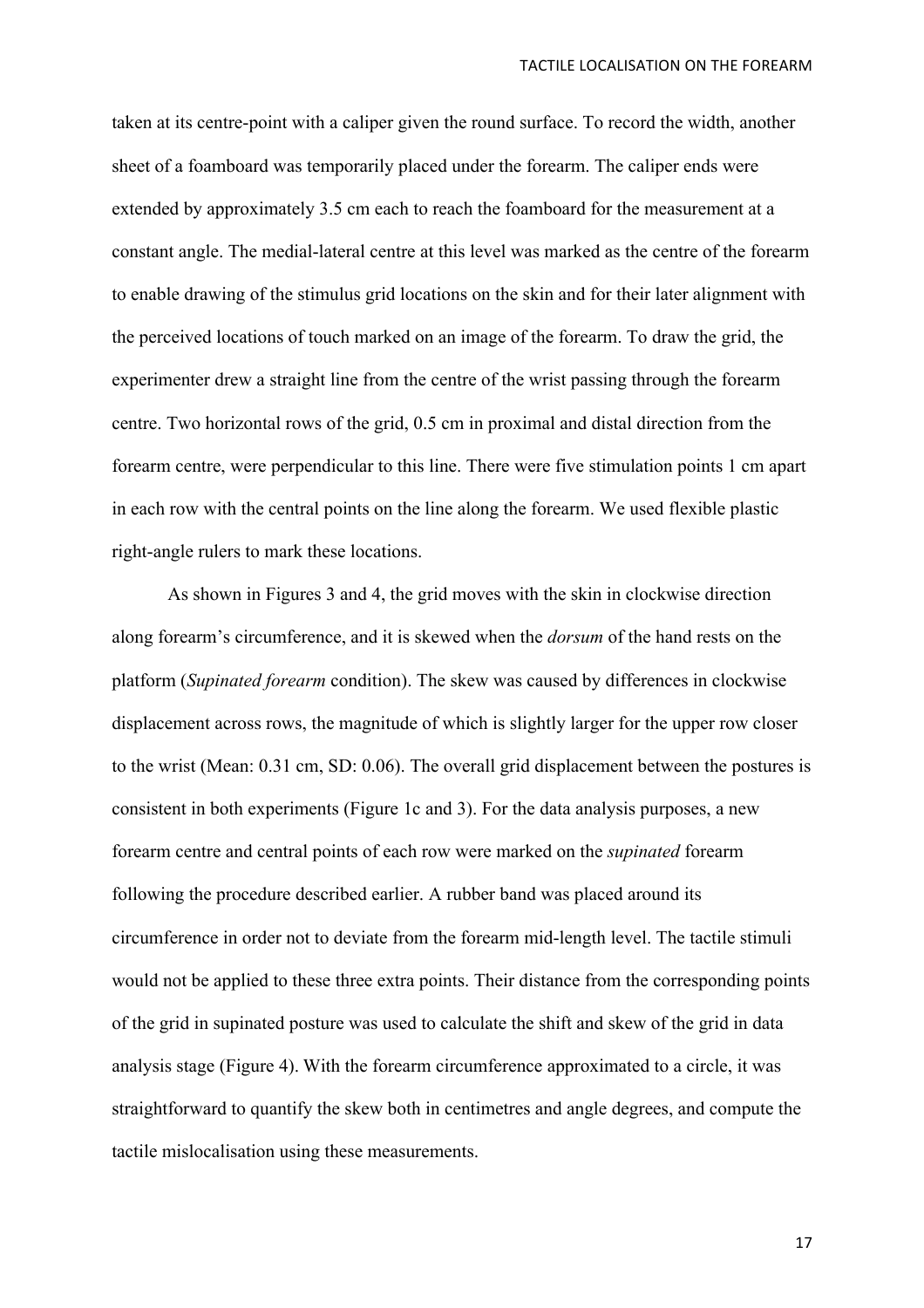

**Figure 4: Skew of the grid in the supinated posture.** The centre of the supinated forearm was marked as per procedure used for the grid-drawing on the pronated forearm. In all three panels, it is shown as the middle of the rightmost three red dots. These three points (0.5 cm apart on a proximo-distal axis) were *not* used for stimulation. Panels **a-b** show the laterally displaced two-by-five stimulus grid on a supinated forearm which was aligned with forearm's medial-lateral axis (grey ellipse). If the skin was flattened, the stimulus locations would form a rhombus (panel **c**). The skew was due to a slightly larger displacement of the top row in supination (~0.3 cm). We recorded the distances (red lines in **a-b**) between the grid's central points and each of the three reference points. With the forearm circumference approximated to a circle with a known radius for each participant, these measurements were then used in the data analysis stage to determine the relative locations of the actual and perceived touches.

The forearm circumference at its mid-length is approximately circular with a radius determined from the participant's forearm width. It was thus straightforward to quantify the individual grid locations in angles and in centimetres on the medial-lateral axis. The participants marked perceived locations of touches at corresponding locations on an image of a forearm on a computer screen. To prevent the 2D compression of the curved surface, images of a generic three-dimensional forearm in DAZ Studio (DAZ 3D, Salt Lake City, Utah) were taken from all angles of a view in anti-clockwise direction at 1° increments (360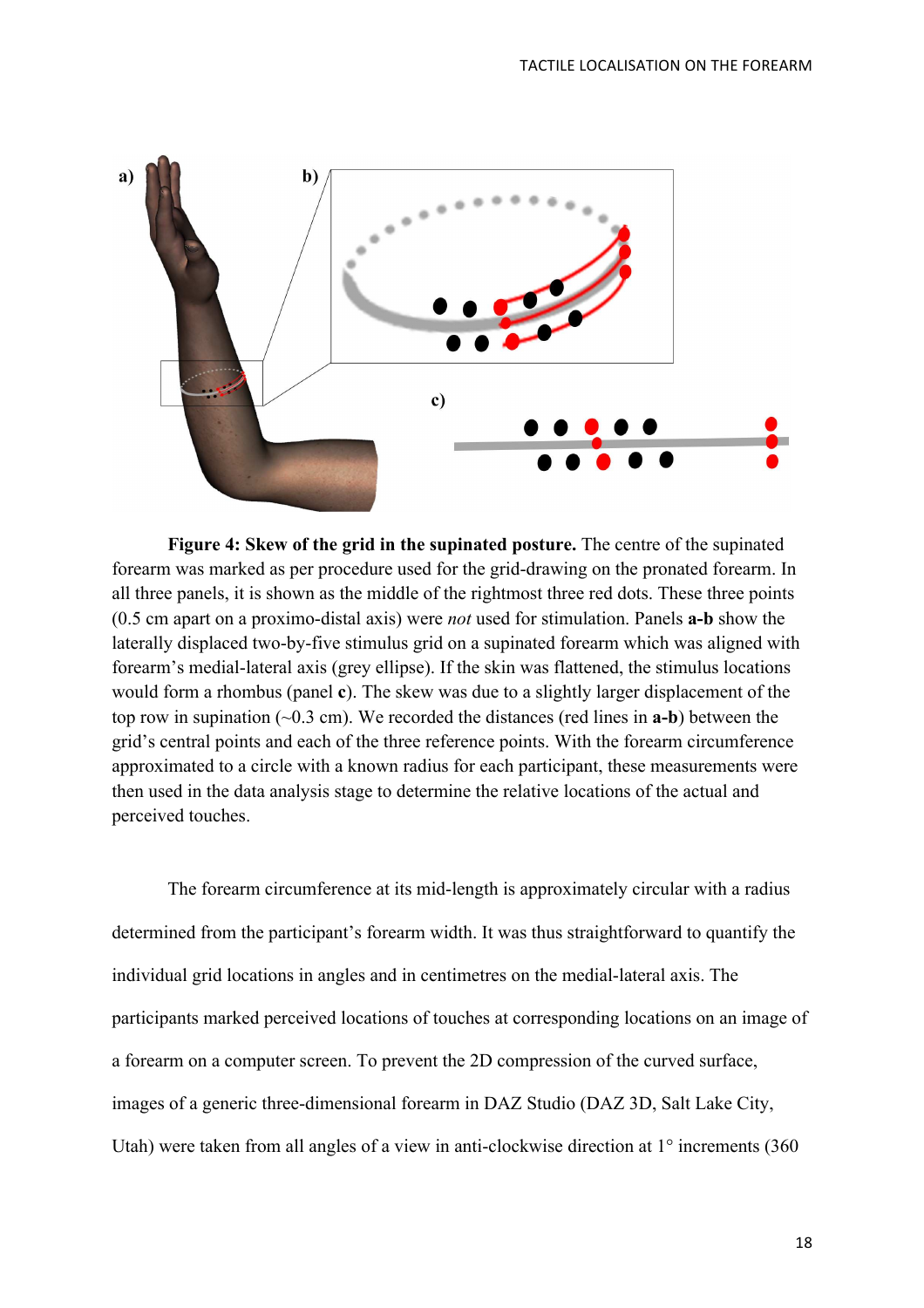images; cf. Figure 5). The pronated forearm's centre was used as a zero angle for both, the actual forearm and the forearm image. This arrangement later allowed the calculation of medial-lateral displacement of perceived touch from its corresponding actual location.

The images were cut to include a part of the hand with sufficient clues about the position of the palm, dorsum, thumb and the ulnar edge of the hand. The upper arm was invisible and thus participants viewed the forearm only in its full length including the elbow. The centre of the forearm at 0° angle on the image, which corresponded with that on the participant's pronated forearm, was at the centre of the image. Thus, we were able to change the image length and width for each participant to match in size their actual limb and the forearm on the screen while maintaining the centre of the forearm at the centre of the image.



**Figure 5: Three-dimensional forearm.** The figure shows five of 360 snapshots of a forearm from different angles of the view in steps of 10°. A single image would appear on a participant's screen with a white cross at the forearm's centre. The participant could move the cross in vertical direction but not horizontally. They could however change the angle of rotation which would result in a white cross moving along the forearm's circumference.

A single image would appear on a screen with a white cross at the forearm centre. The participants were asked to mark the perceived location of the touch with a cross at the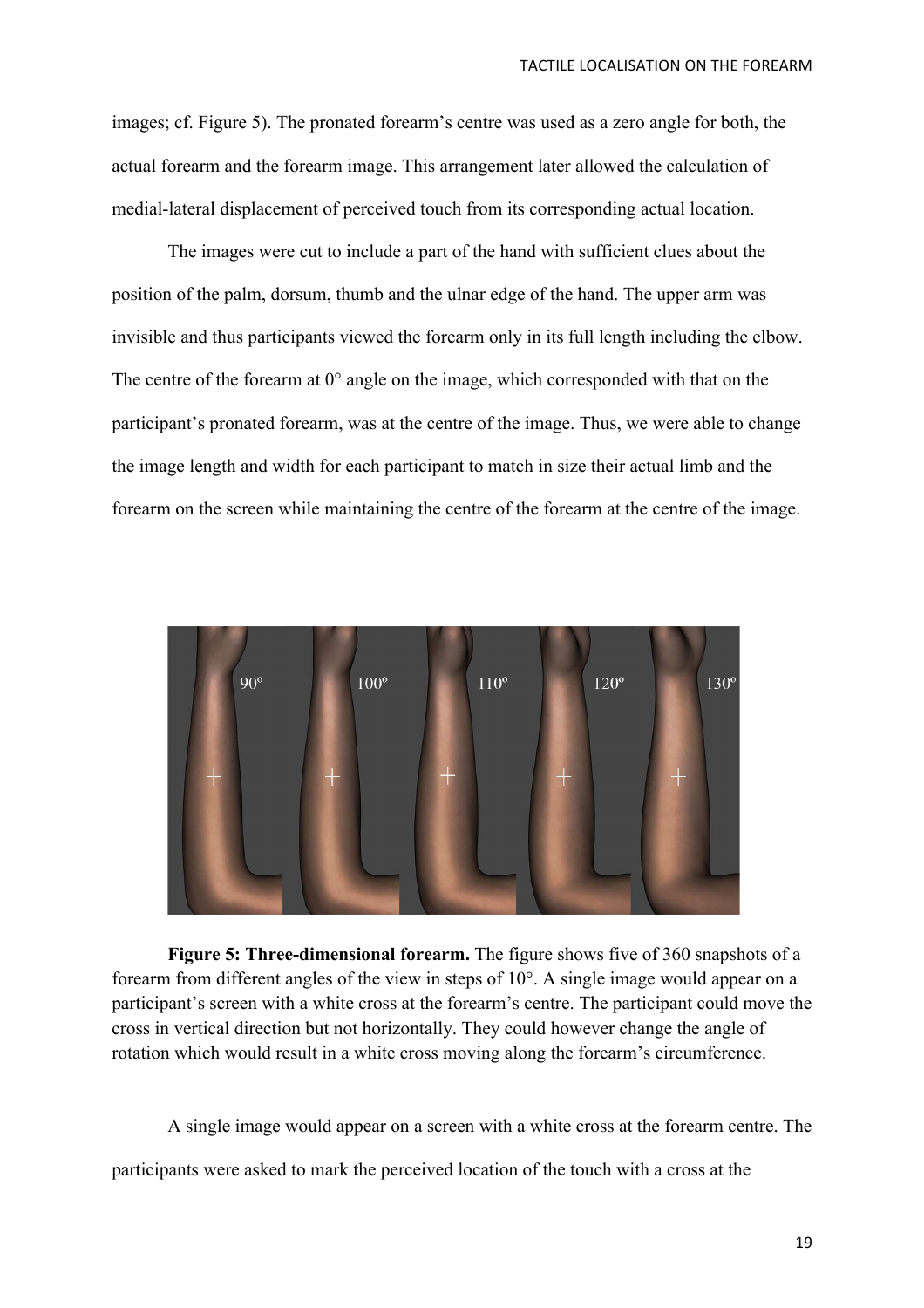corresponding location on the image. The cross on the image at 0° angle was at the location corresponding with that of the grid centre on the actual pronated forearm. The participants were unable to move the cross in medial-lateral direction and thus it always appeared at forearm's medial-lateral centre. They were however able to rotate the view using the '1' and '3' keys on the number pad. Pressing the '1' key rotated the forearm in the anti-clockwise direction, while pressing the '3' key rotated the forearm in the clockwise direction. Participants were able to move the cross on the vertical axis using the '0' (downward) and '5' (upward) keys. The '1' and '3' keys pressed on their own resulted in a slow rotation in 1° steps. When pressed simultaneously with 'enter' the change was faster in 10° steps. Similarly, the cross could be moved at a slower rate of 0.1 cm when the '0' and '5' keys were pressed alone, and at 2 cm rate of change when either of these keys was pressed simultaneously with 'enter'. The participants were encouraged to move the cross to the proximity of their response location faster for the memory trace not to deteriorate and then to use the slow adjustments to mark the perceived location accurately.

The individual trials were presented in four blocks of forty trials each. There were two blocks for each forearm posture counterbalanced across participants using a Latin square randomisation. The experimenter would apply the touch with Von Frey filaments (60 g) at one of ten stimulus locations (2 x 5 grid) and press the key for the forearm image to appear on the participant's screen. The first image would be of a forearm at one of the 0°, 90°, 180°, or 270° view-angles. The vertical position of the response cross was always at the longitudinal centre of the forearm. The trial order was randomized.

# *Data analysis*

Care was taken for the centre of the pronated forearm to overlap with that of the pronated forearm on the image  $(0^{\circ}$  view angle). This was the centre of the actual stimulus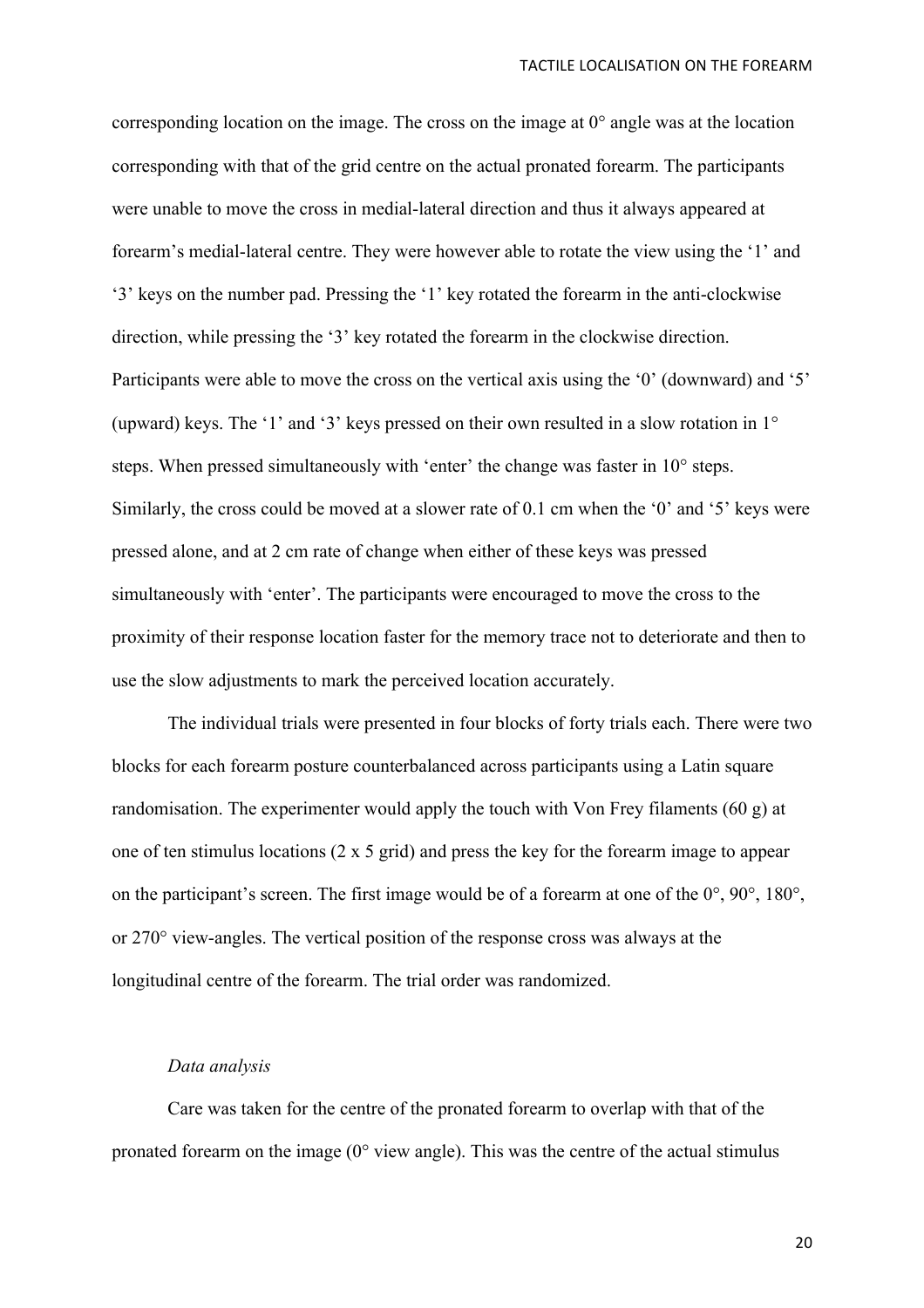grid on the pronated forearm. The grid centre and its individual locations for the supinated forearm posture were calculated as a distance in centimetres relative to this starting position using the grid displacement measurement recorded for each participant. The grid centre in each posture was used as an origin of the coordinate system for the computation of perceived and actual touch locations. Its ordinate ran along the proximo-distal axis while the abscissa ran along the circumference of the forearm. While the raw actual stimulus locations were in centimetres relative to the grid centre, the raw perceived locations had to be converted from angles in degrees on the x axis and pixels on the y axis. On a forearm circumference approximated to a circle, the angle of each response and the forearm width were used to compute the arc length, i.e. the distance in centimetres relative to the grid centre.

The resulting x and y coordinates of each actual and perceived tactile location were processed in a manner identical to Experiment 1. The constant localisation error was calculated for each stimulated point in each forearm posture as a difference of averaged localisation attempts and their corresponding actual location. The positive and negative values at the x axis represented the localisation error along the forearm's circumference respectively in anti-clockwise and clockwise direction. The distal and proximal displacement was represented by positive and negative values on the y axis, respectively. The variable localisation error was calculated as a standard deviation of individual localisation attempts for each stimulated point in each posture.

For each localisation error type, we first report an overall error in one-sample t-test comparisons for each posture. An ANOVA follows, with the posture (2), stimulus grid rows (2), and stimulus grid columns (5) factors. As in Experiment 1, the grid locations are treated as a categorical variable in ANOVA. In posthoc tests, however, the trends across locations were assessed by fitting a linear regression model to the data.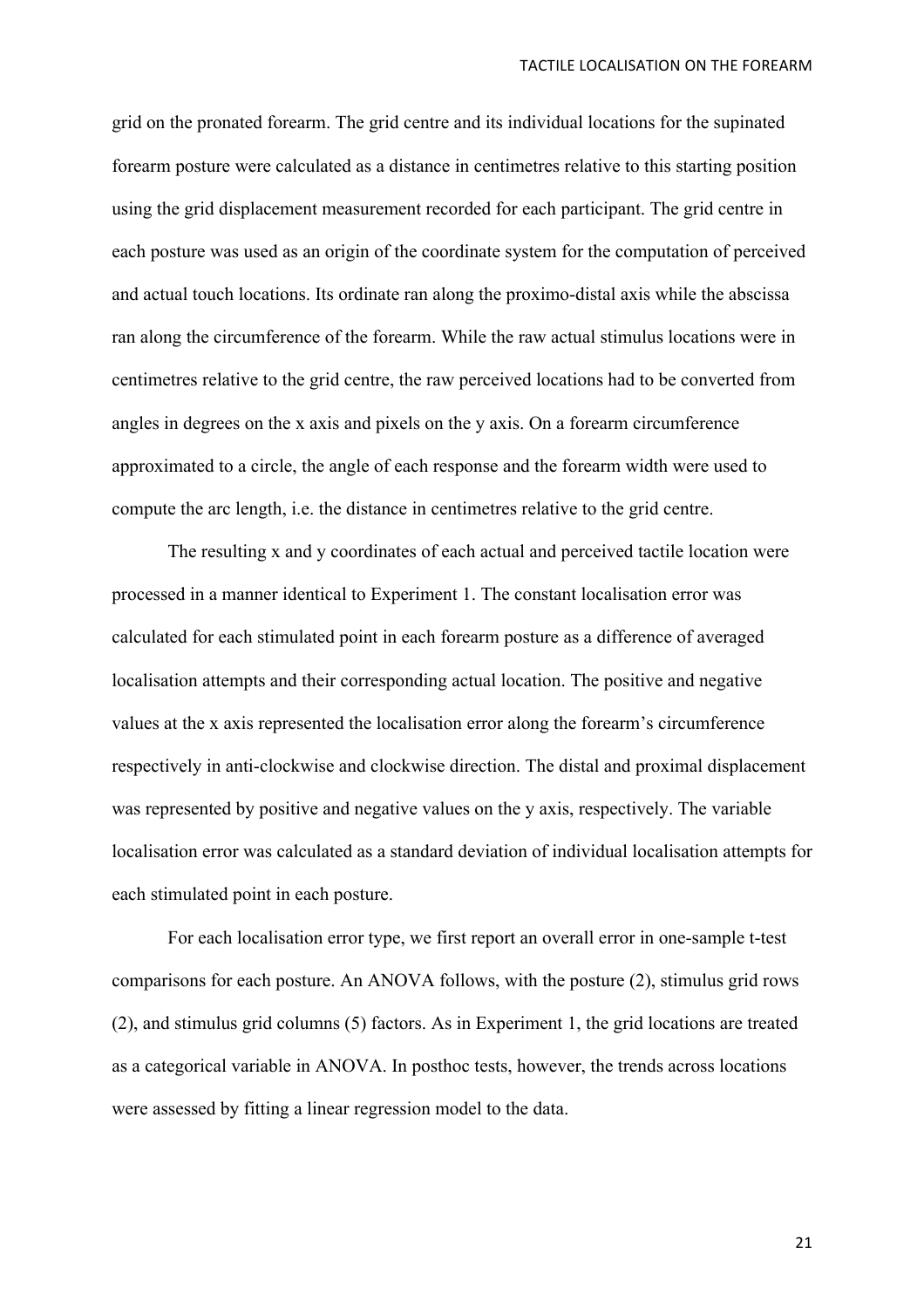## Results and Discussion

The top left panel of Figure 6a shows constant localisation bias at the medio-lateral axis. As in Experiment 1, the perceived locations of tactile stimuli were displaced medially in anti-clockwise direction on the pronated forearm,  $(M: 1.79 \text{ cm}, SD: 0.95)$ ,  $t(19) = 8.48$ ,  $p <$ 0.0001,  $d = 1.89$ . However, unlike in Experiment 1, there was no overall anti-clockwise localisation bias in the supinated posture, (M: -0.33, SD: 1.46),  $t(19) = 1.02$ ,  $p = 0.32$ ,  $d =$ 0.23 (Holm-Bonferroni corrected p values; HB-corr). Thus, using a different response modality, we replicated tactile mislocalisation in medial direction consistent with the underlying skeletal and muscular re-arrangement in forearm pronation. However, we found no such bias for the supinated forearm having eliminated the increased movement difficulty for the leftmost grid locations which were indeed the concern in Experiment 1.

Constant localisation error in medial-lateral orientation was further assessed in a repeated-measure ANOVA with forearm posture (supinated and pronated), grid rows (two levels), and grid columns (five levels) as independent variables. We replicated the larger anticlockwise localisation error for the pronated forearm (Figure 6a and 6d),  $F(1.19)=32.36$ ,  $p<0.001$ ,  $\eta_p^2=0.63$ . On the whole, the mislocalisation increased in magnitude for more medial grid columns, F(2.10,39.93)=66.27, p<0.001,  $\eta_p^2$ =0.78, for both rows of the grid, F(4,76)=2.10, p=0.09,  $\eta_p^2$ =0.10, and both postures, F(2.89,54.99)=1.05, p=0.38,  $\eta_p^2$ =0.05. The post-hoc t-tests confirmed increasing slopes across grid columns for both the pronated and supinated forearm, (M: 0.72 cm, SD: 0.32),  $t(19)=10.15$ ,  $p<0.001$ ,  $d<sub>z</sub>=2.27$ , and (M: 0.67, SD: 0.36), t(19)=8.24,  $p<0.001$ ,  $d<sub>z</sub>=1.84$ , respectively (HB-corr). Thus, using a different response modality, we also replicated a perceptual stretch of the grid in the pronated posture. This rules out as a causal factor potentially magnified forearm circumference due to a large ring surround in the Experiment 1. Moreover, we found a similar stretch for the supinated forearm which was not observed in Experiment 1 due to aforementioned movement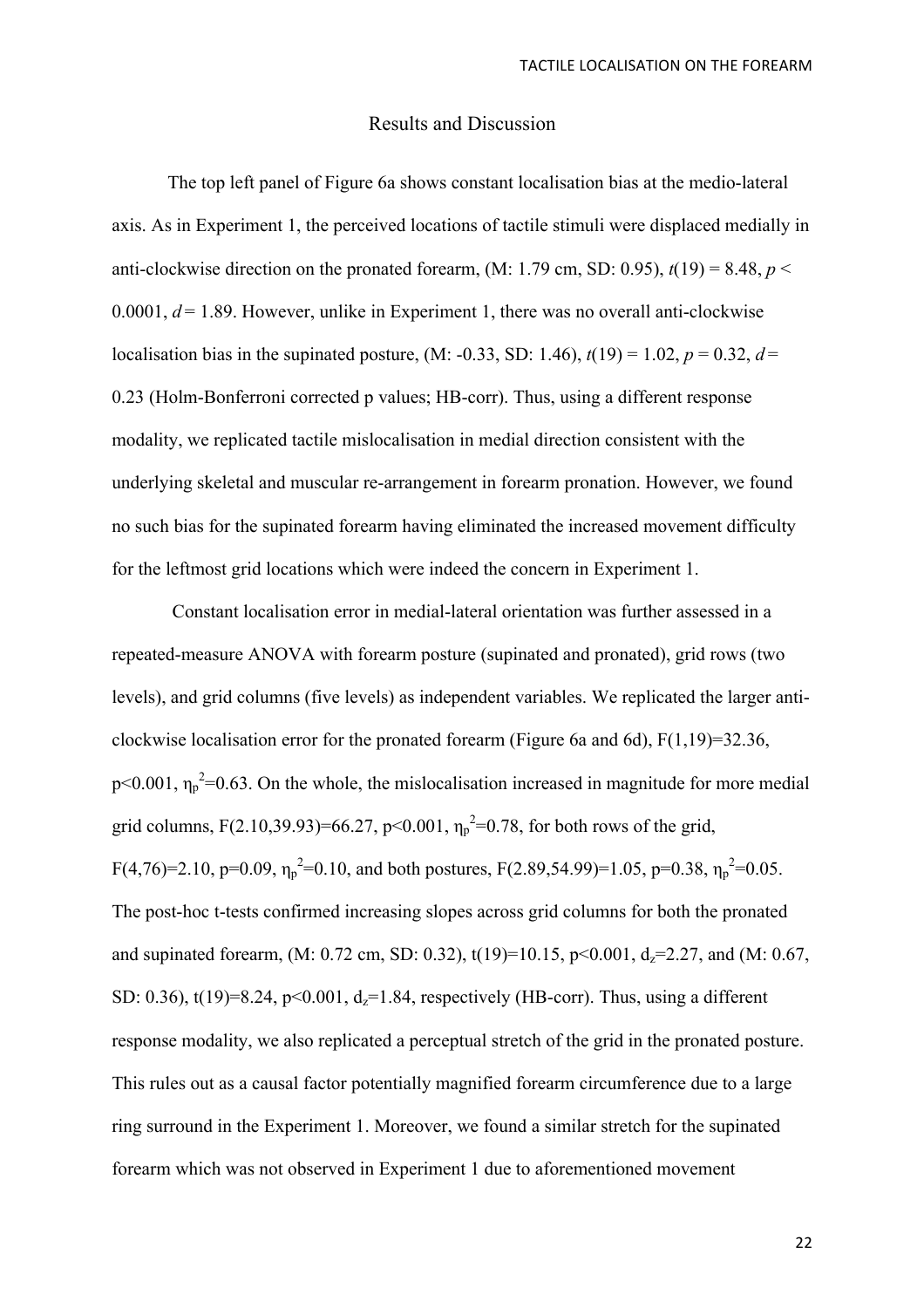complication. This stretch is shown in Figure 6c and as an increasing anti-clockwise localisation bias for supinated forearm in Figure 6a. To summarize, the evidence shows a perceptual stretch of the grid in both postures. However, only the grid on the pronated forearm was displaced. For both response modalities, the touch was in this posture mislocalised medially which is consistent with the direction of re-arrangement in underlying skeletal and muscular structure and a corresponding change in hand posture. In contrast, the grid was not moved in supinated posture, given that it was already aligned at the lateral side. In other words, with the actual grid centred at the most lateral location in forearm supination, the perceptual de-centring and thus overall clockwise or anticlockwise displacement of the grid in this posture would be in medial direction. Thus, no decentring is consistent with our prediction. It should be noted that the forearm rotation is limited, i.e. the forearm does not rotate by >180 degrees which would account for why the grid was not perceptually shifted further clockwise.

Figure 6b shows constant localisation error in proximo-distal axis. The participants judged tactile stimuli to be closer to the wrist on both the supinated and pronated forearm,  $(M: 0.82, SD: 1.60)$ ,  $t(19) = 2.31$ ,  $p = 0.04$ ,  $d = 0.52$ , and  $(M: 0.98, SD: 1.71)$ ,  $t(19) = 2.58$ , *p*  $= 0.04$ ,  $d = 0.58$ , respectively (HB-corr). This mislocalisation was similar across the postures,  $F(1,19)=1.75$ ,  $p=0.20$ ,  $\eta_p^2=0.08$ , and it did not differ across grid rows on the whole, F(1,19)=1.55, p=0.23,  $\eta_p^2$ =0.08, or across the rows in individual postures, F(1,19)=0.65,  $p=0.43$ ,  $\eta_p^2=0.03$ . Thus, there was no perceptual stretch of the grid at the proximo-distal axis. There was, however, a main effect of grid column,  $F(2.57, 48.74)=3.26$ ,  $p=0.04$ ,  $\eta_p^2=0.15$ , which was modulated by an interaction with the posture,  $F(2.69,51.05)=5.18$ ,  $p=0.01$ ,  $\eta_p^2$ =0.21 (GG-corr). Figure 6b suggests the interaction to be driven by differences across postures in the reduced distal error at the grid ends. The distal bias was smaller at the location 1 on supinated forearm,  $t(19)=2.59$ ,  $p=0.04$ ,  $d<sub>z</sub>=0.58$ , while it was reduced for pronated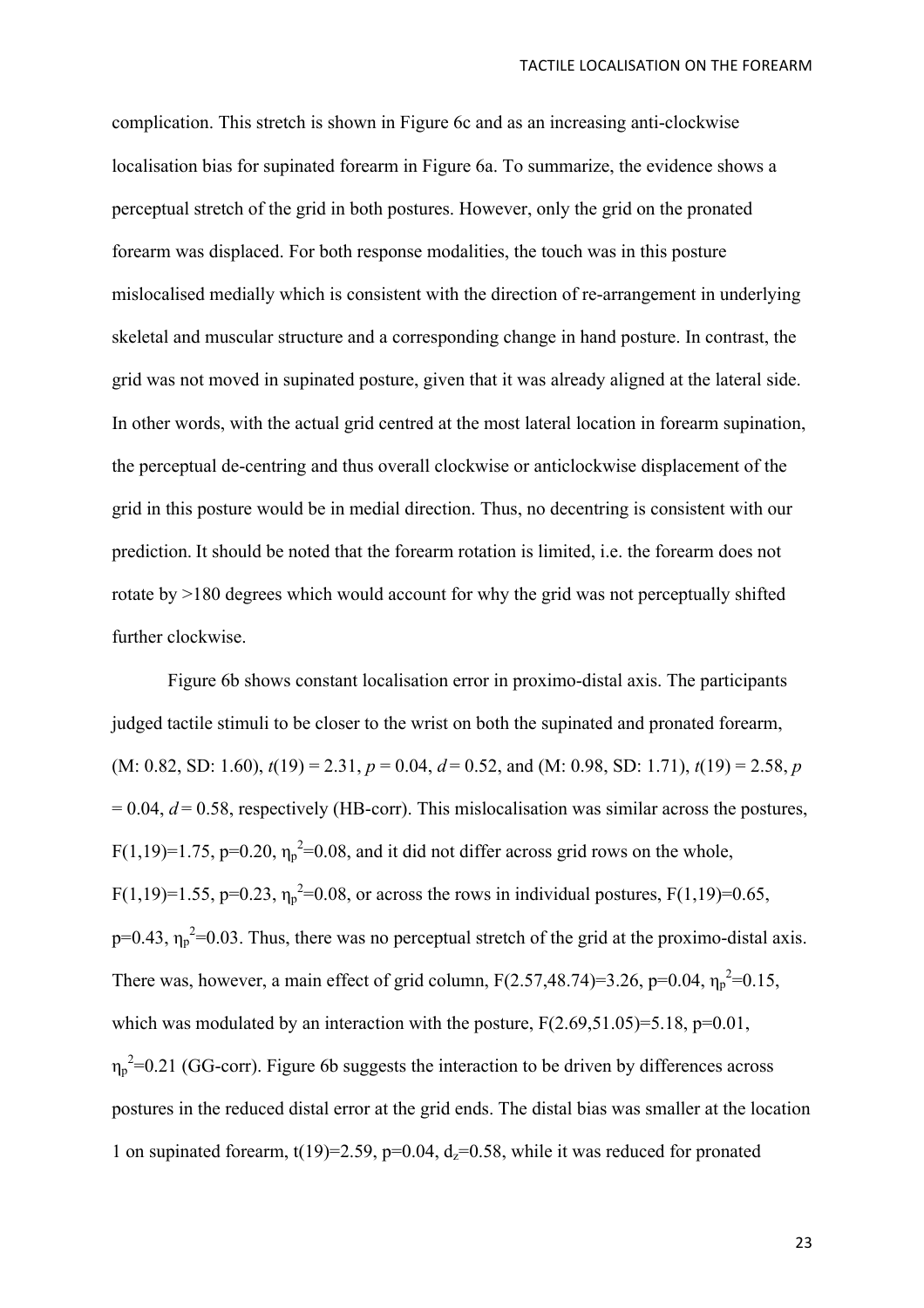forearm at locations 4 and 5, t(19)=3.44, p=0.01,  $d_z$ =0.77 and t(19)=2.50, p=0.04,  $d_z$ =0.56, respectively (HB-corr). There was no three-way interaction,  $F(2.73,51.74)=2.03$ ,  $p=0.13$ ,  $\eta_p^2$ =0.10 (GG-corr).



**Figure 6: The constant localisation error.** Panels **a-b** show the anti-clockwise and distal mislocalisation of perceived touches relative to their actual locations (in centimetres) for individual grid columns collapsed across grid rows. The error bars are within-subject standard error (Loftus & Masson, 1994). The relative position of actual and perceived grid locations is shown in panels **c-d**. The perceived locations are displaced anti-clockwise on the pronated forearm but not on the supinated forearm. A distal displacement and a perceived stretch of the grid along forearm's circumference is observed for both postures.

Finally, we conducted ANOVA with the response variability at each axis, forearm posture (supinated and pronated), grid rows (two levels), and grid columns (five levels) as independent variables. Unlike in Experiment 1, the variable error was smaller on the pronated forearm,  $F(1,19)=14.41$ ,  $p=0.001$ ,  $\eta_p^2=0.43$ , and it differed across postures and coordinate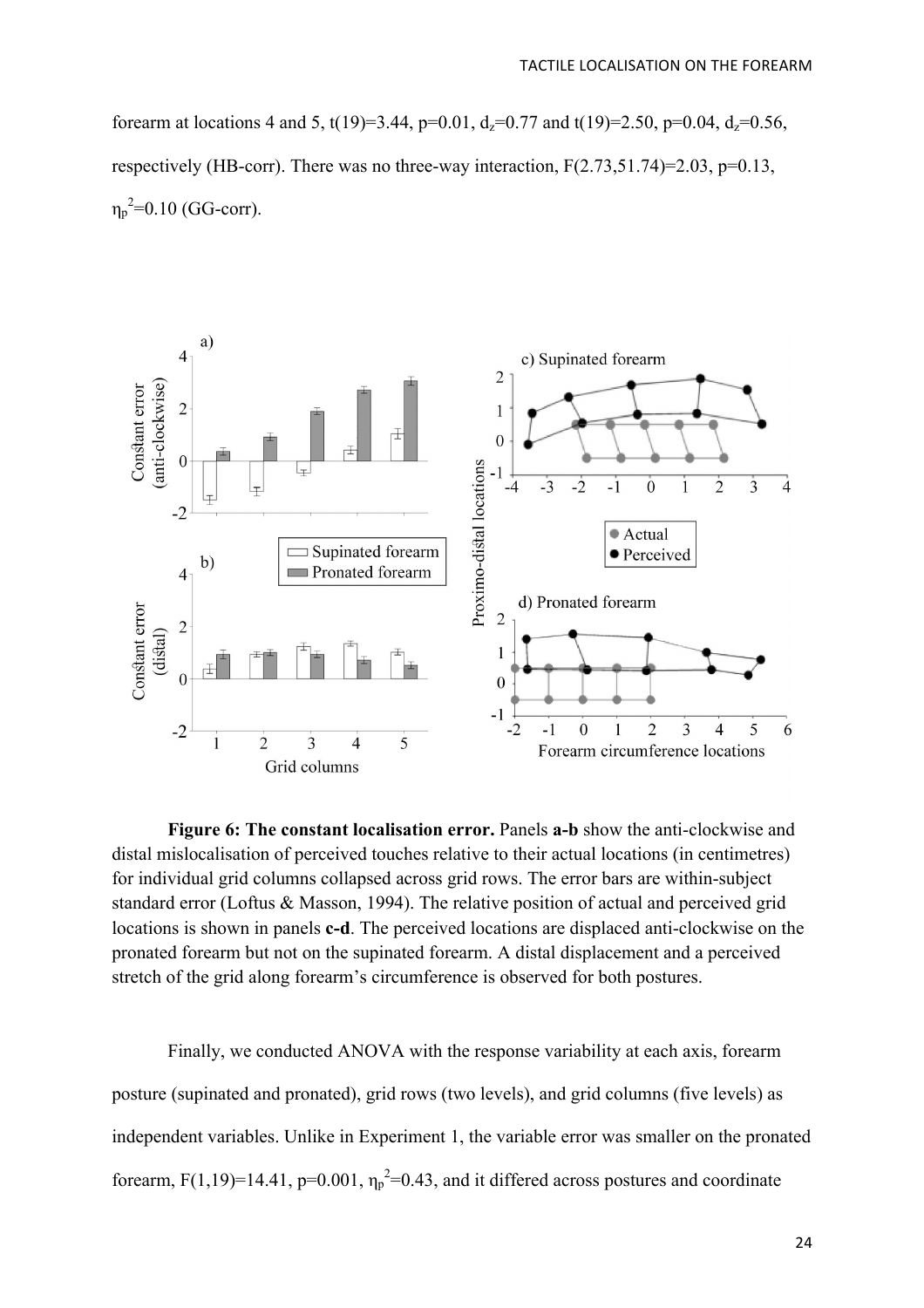axes (Figure 7),  $F(1,19)=7.50$ ,  $p=0.01$ ,  $\eta_p^2=0.28$ . The post-hoc tests showed that there was less response variability in medial-lateral orientation than on proximo-distal axis on the pronated forearm, t(19)=2.72, p=0.03,  $d_z$ =0.61, but not on the supinated forearm, t(19)=0.36,  $p=0.72$ ,  $d_z=0.08$ . The reduced precision of localisation in proximo-distal axis is consistent with the literature (Cody, Garside, Lloyd, & Poliakoff, 2008). The lack thereof for the supinated forearm may be related to a possibly larger skin stretch in this posture (Cody, Idrees, Spilioti, & Poliakoff, 2010). This would also explain the response variability being generally larger for the supinated forearm as reported earlier. Additionally, there was an interaction between the posture and grid columns (Figure 7),  $F(4,76)=2.68$ ,  $p=0.04$ ,  $\eta_p^2=0.12$ , which was not modulated by grid rows,  $F(2.40, 45.59)=0.25$ ,  $p=0.82$ ,  $\eta_p^2=0.01$  (GG-corr), or coordinate axes,  $F(4,76)=1.29$ ,  $p=0.28$ ,  $\eta_p^2=0.06$ . The post-hoc tests showed that the response variability was larger in supinated posture with the grid at the lateral side of the body for all grid columns ( $p<0.001$ ) except the central column 3 and 5 ( $p>0.11$ ). All other main effects and interactions were non-significant  $(p>0.14)$ .



**Figure 7: The variability in localisation error.** Panels **a** shows the variability in localisation attempts for each forearm posture at the x and y coordinate axes (along forearm's circumference and in proximo-distal direction), respectively. Panel **b** shows the response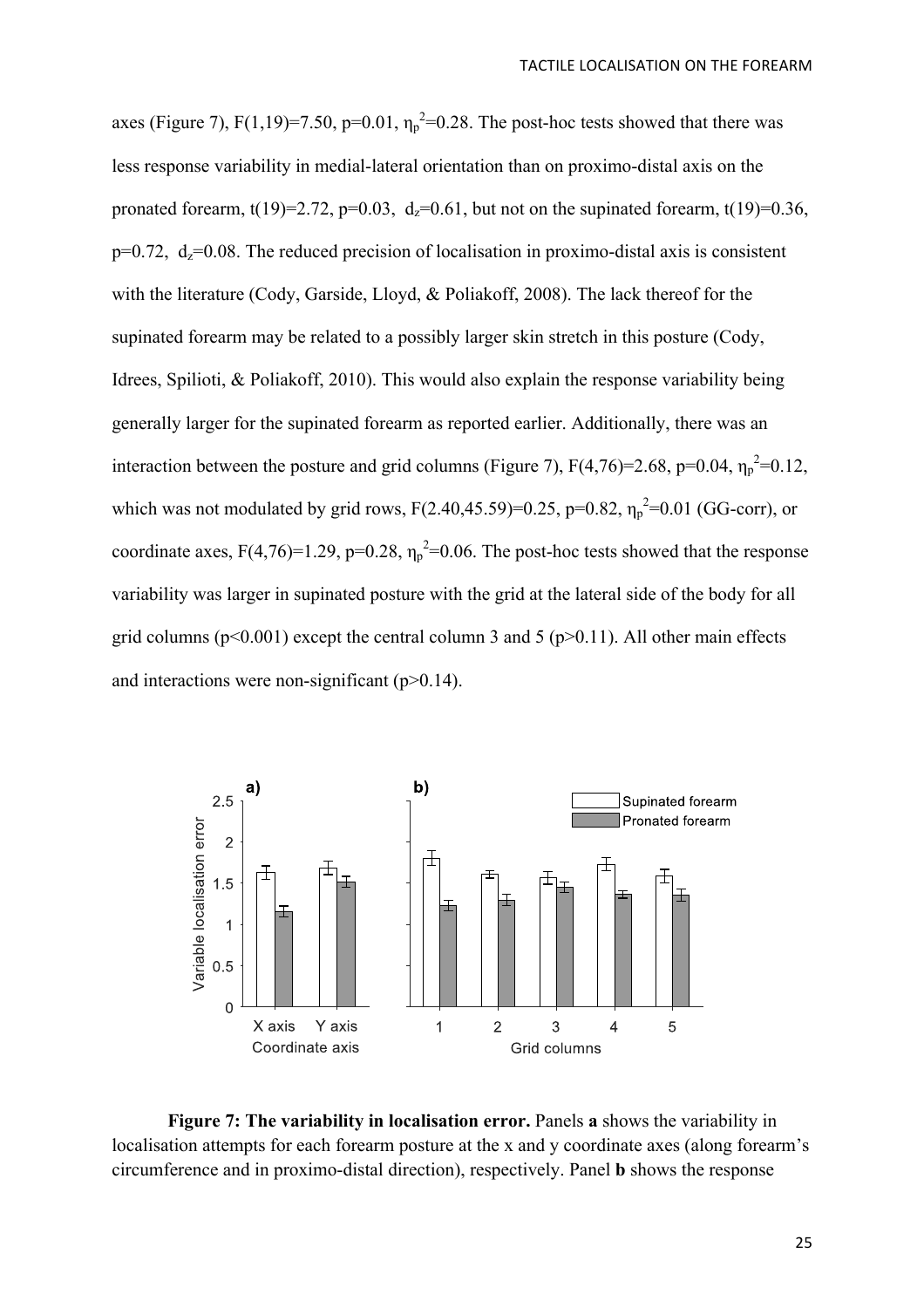variability across postures at individual grid columns. The error bars are within-subject standard error (Loftus & Masson, 1994).

# General discussion

We reported two experiments investigating the influence of reference frames based on the skin and muskulo-skeletal structure in localisation of touch on the left forearm. If localisation is based entirely on a skin-based reference frame, the localisation judgments should have followed the actual stimulus locations displaced with the skin displacement in forearm rotation, and have been similar for the pronated and supinated forearm postures. In contrast, if tactile location is also referenced to a frame based on the overall musculo-skeletal structure underneath the skin, systematic biases in a direction of skeletal and muscular movement in arm rotation should be observed. Specifically, in medial direction on a pronated forearm and lateral direction on the supinated forearm. We report that the touch at *the same* skin location was indeed mislocalised in a different magnitude and direction as a function of forearm rotation. While the perceived touches were displaced medially relative to their actual locations on a pronated forearm, this displacement was either significantly reduced (Experiment 1), or absent altogether (Experiment 2) on a supinated forearm.

The mislocalisation towards the medial side of the forearm was greater in the pronated posture than on the supinated forearm, irrespective of the response modality. Further, the mislocalisation on the pronated forearm in both experiments was such that in addition to being displaced towards the medial side, the perceived locations were also farther apart along the forearm's circumference than in the actual stimulus grid. Nevertheless, the evidence was mixed for the supinated forearm when the actual grid locations moved laterally with the displaced skin. Whereas the right locations of the grid were perceived to be farther right relative to their actual position, the left grid locations either show the mislocalisation in the opposite, left direction (Experiment 2), or no displacement at all (Experiment 1). Thus,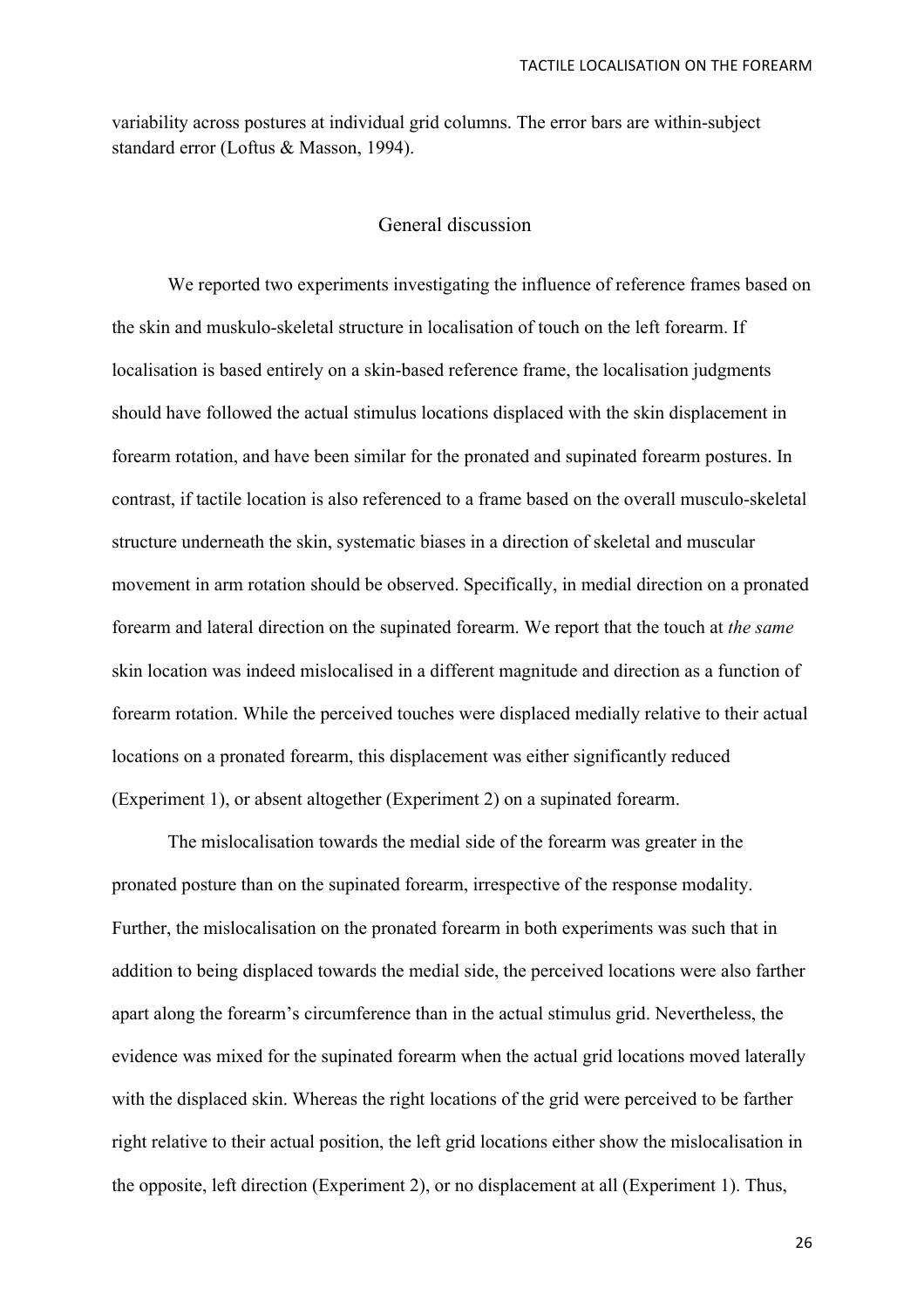the grid was perceptually stretched and centred on forearm's lateral side in Experiment 2, while this stretch was reduced for the left half of the grid in Experiment 1, causing thus an apparent decentring towards the torso.

The left half of the grid on supinated forearm showing the differences in stretch across response modalities is on the side of the forearm which is not seen from the ego-centric perspective. In Experiment 2, the relative position of the limb to torso was not explicit (i.e. not shown on a computer screen) while the forearm could have been rotated 360° around the medial-lateral axis. One possibility could be that the perceived locations in Experiment 1 felt closer to the body centre, i.e. the torso, but the responses on the images in Experiment 2 would not reflect this bias. This interpretation would be in line with the theory of co-existing parallel spatial reference frames being weighted differently depending on task demands (Badde & Heed, 2016). However, a more likely interpretation concerns a confounding factor of contralateral hand movements which was eliminated in Experiment 2. Although the participants *could* move the pointer up to 60° clockwise from the position of the thumb in the supinated posture, the righthand movement became more effortful in this direction and care had to be taken not to touch the left forearm. This would have inadvertently caused the differences between two response modalities in the stretch of the left side of the grid across two experiments. We thus consider the evidence for the torso-centred mislocalisation for the supinated forearm in Experiment 1 to be unreliable, as it may result from a potentially confounding effect of anatomical movement constraints.

The stretch patterns observed for both postures in both response modalities further eliminate the possibility of a general mislocalisation towards the body midline. The error in the supinated posture increases at more medial locations of the grid compared to the grid centre which is on the forearm farthest laterally. This seemingly suggests a perceptual 'pull' towards the body midline which increases progressively with stimulus proximity to the body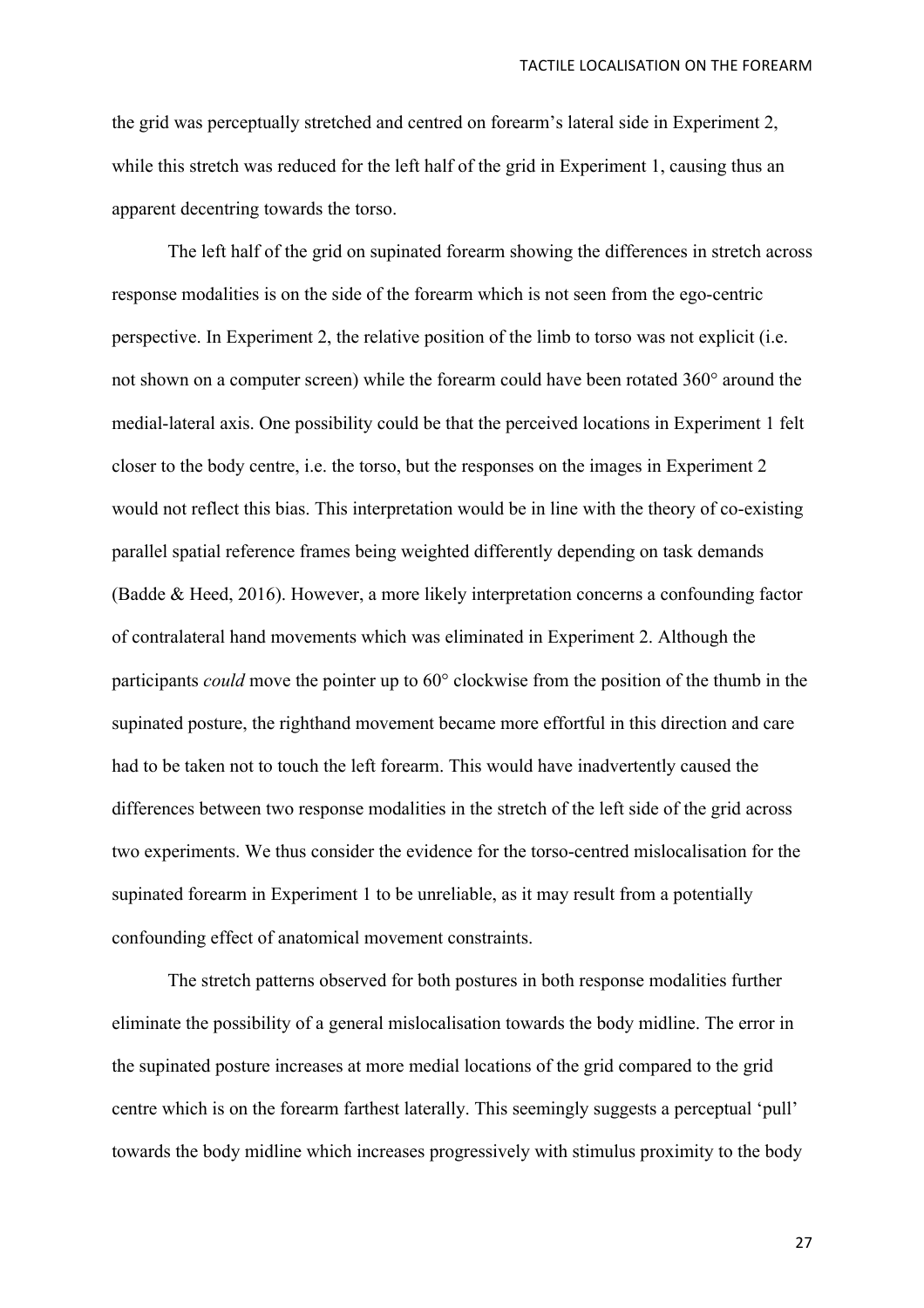midline. However, there was *no* mislocalisation at the leftmost end of the grid on the pronated forearm which is closer to the body midline than all grid locations in the supinated posture. This argues against a general tendency to mislocalise the touch towards the body midline.

Our evidence argues against the localisation of touch based solely on a skin-based reference frame. Instead, it suggests that the musculo-skeletal reference frame is likely to play a role in tactile localisation too. The mislocalisation differs between postures in a manner consistent with a direction of a change in muscular and skeletal arrangement driving the forearm rotation and pivoting the hand at 180° angle. Thus, the stimulus grid already positioned laterally on the forearm is not perceptually displaced from its location whereas the grid misaligned relative to the medial side is perceptually pulled towards it. The neighbouring hand posture may be a contributing factor, the influence of which we attempted to reduce by positioning the grid farther away from wrist at the forearm's mid-length, and by ensuring that the hand was not seen at all (Experiment 1), or seen only partly on response images in the visual task (Experiment 2). Moreover, it would be interesting to investigate what is a 'default' or 'natural' forearm posture in a prototype body representation (Romano, Marini, & Maravita, 2017). This would be a natural next step to address in future experiments. Thereof, should one of the postures be "preferred" to the other, it would be interesting to explore in different scenarios the performance accuracy across two postures.

The skin-based influences were also observed. The medial-lateral stretch is consistent with the distortion of skin-based perceptual maps on the dorsum of the hand attributed to oval-shaped receptive fields of somatosensory neurons on the hairy skin of the arm (Longo  $\&$ Golubova, 2017; Longo & Haggard, 2011). However, the skin stretch due to forearm rotation should also be considered. When skin is stretched, the receptive fields of touch receptors are likely to become larger and their spacing widens. This could explain the perceptual stretch of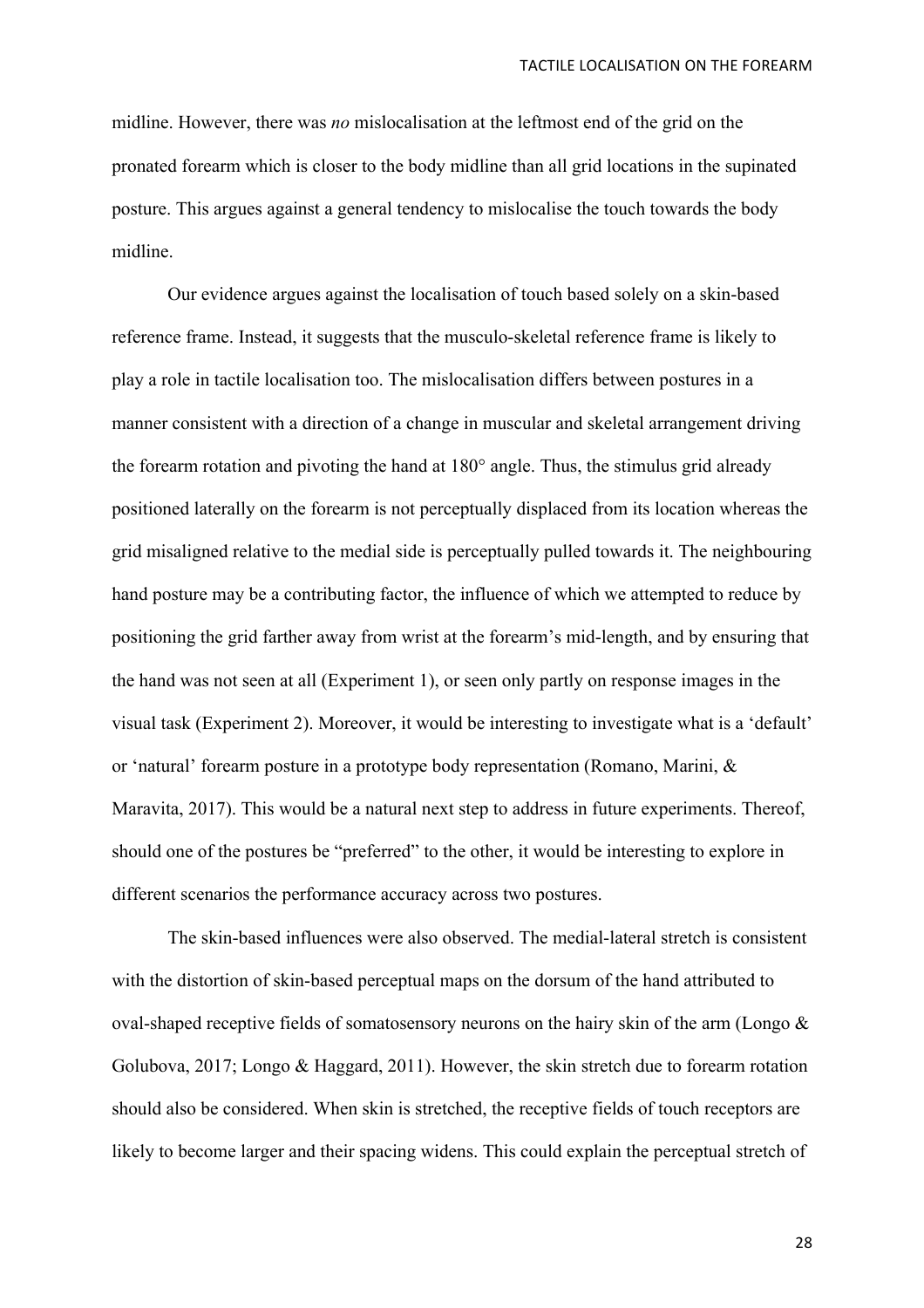the grid, i.e. perceiving its relative locations further apart. It should be noted, however, that the large strain of the skin on the wrist reduced the tactile spatial acuity even though the small strain did not (Cody et al., 2010). Given that the reduced acuity is associated with exactly the opposite 'shrunken' size (Von Békésy, 1975; Weber, 1984/1996), the influence of skin-based factors due to skin stretch may seem unlikely. Nevertheless, the skin tends to be less strained and more displaced in forearm rotation than it is when the wrist is bent. Thus, the influence of skin stretch remains a possibility to explore in future studies. The localisation precision being improved at the medial-lateral axis (Cody et al., 2008) implicates the low-level factors related to somatotopy, and therefore the skin-based reference frame. These factors are further suggested by an overall distal bias in Experiment 2 (Azañón et al., 2010; Mancini et al., 2011; Margolis & Longo, 2015). However, the physical length of a *bent* forearm from wrist to elbow is longer than that from wrist to crease at the elbow on the inner side. This may have contributed to a reduced distal bias at the leftmost grid locations on the supinated forearm and rightmost grid locations on the pronated forearm, suggesting thus a possibility of skin-based factors being modulated by visual information of the limb length.

In discussing our experiments, we draw on evidence that the skin is represented in 2D somatosensory maps while it obviously wraps around the body of actual 3D shape given by the musculature and skeletal structure underneath the skin. It is straightforward to think about the experiments in terms of a displaced skin on the forearm's surface, and the postureinduced re-arrangement of the musculo-skeletal structure underneath. It is plausible that the touch on skin surface and the musculo-skeletal information provide partially incongruent information about spatial locations of sensory events in forearm torsion, and that these signals are integrated in a single estimation. However, it is important to note that it is not known if the influence of internal musculo-skeletal factors is exerted by the *representation* of the body as a 3D construct, and it cannot be inferred with certainty from the evidence we present.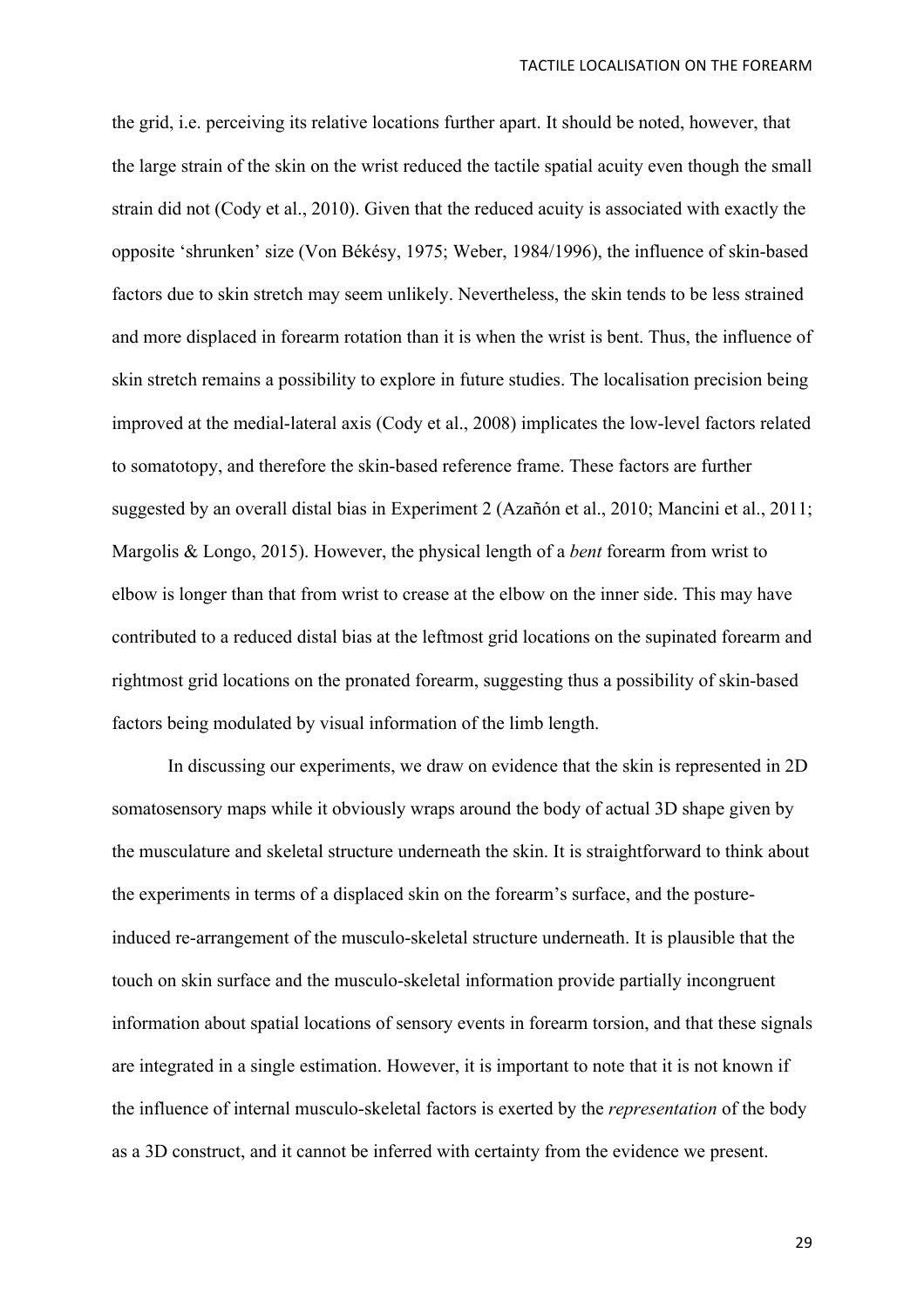Future research should determine if this integration may produce a 3D body representation by integrating, e.g., the layers of two 2D maps, or if the outcome might still be a 2D representation that derives from the synthesis of 2D and/or 3D maps.

Final considerations should be given to differences across response modalities. The magnitude of the localisation bias and the medial-lateral stretch were both smaller when the responses were given by pointing using the contralateral hand in Experiment 1. Additionally, the smaller response variability suggests that the task may have been easier when direct proprioceptive and motor feedback was allowed. The poorer performance for a dominantly visual response modality in Experiment 2 may thus be related to a more abstract nature of the task with an increased dependence on mental imagery. This suggests that the response modality, and thus higher-order factors played some role in the reported findings. For instance, the precision of localisation was homogeneous across individual levels of manipulated variables in Experiment 1; however, it deteriorated for the supinated forearm relative to the pronated posture in Experiment 2. This finding may be attributed to the aforementioned allocentric view-angle for supinated forearm in the visual task which would not had been used by participants locating the touch by pointing to their own supinated forearm in Experiment 1. This interpretation is additionally consistent with the reduced advantage in localisation precision at medial-lateral axis for supinated forearm in Experiment 2, i.e. the reduction of the effect which is attributed to low-level somatosensory factors (Cody et al., 2008).

The strength of our pointing task are more direct measurements in actual body space. Its main weakness, which should be considered in future studies, may be in movement affordability. In comparison to Experiment 1, the task in Experiment 2 is unlikely to be equally sensitive. It is more abstract and therefore difficult, and it produces noisier data as the variable error results attest. Its strengths include 1) consistency in manual effort across all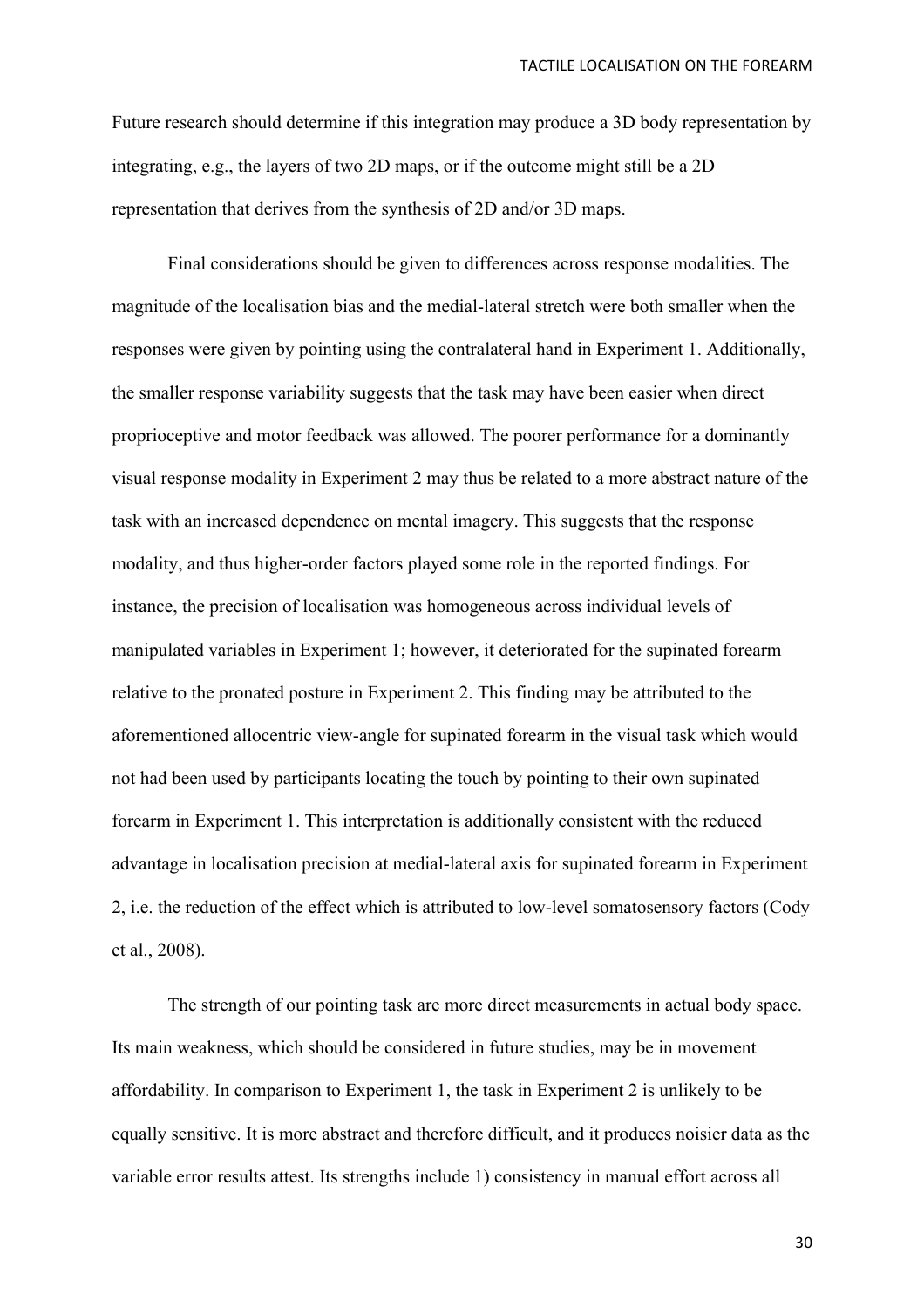trials and 2) ease of access to all *perceived* tactile locations. It also helped us eliminate the ring of a large diameter used in Experiment 1 as a cause for the perceptual stretch of the grid. Further, this method allows dissociating of the pure effects of somatosensory and musculoskeletal factors from a feedback available from movements of the contralateral hand towards the stimulated region. Thus, both task have their strengths and shortcomings which should be weighed by researchers considering their use.

To conclude, we reported that the touch at *the same* skin location may be mislocalised in a different magnitude and direction as a function of forearm rotation. This finding adds to the existing body of research on tactile localisation, by showing that the touch is not localised solely within a skin-based 2D reference frame and with respect to position of body part in the external space. It is additionally localised with reference to limb's three-dimensional make-up which may be spatially 'rearranged' with the movement and changes in posture. Our study thus addressed an evident discontinuity in tactile localisation research by focusing on the 3D body structure and implicating the use of musculo-skeletal reference frame in localisation of touch. At the same time, we developed paradigms to investigate the somatoperception (in this case tactile localisation) while preserving the body's three-dimensionality in response tasks.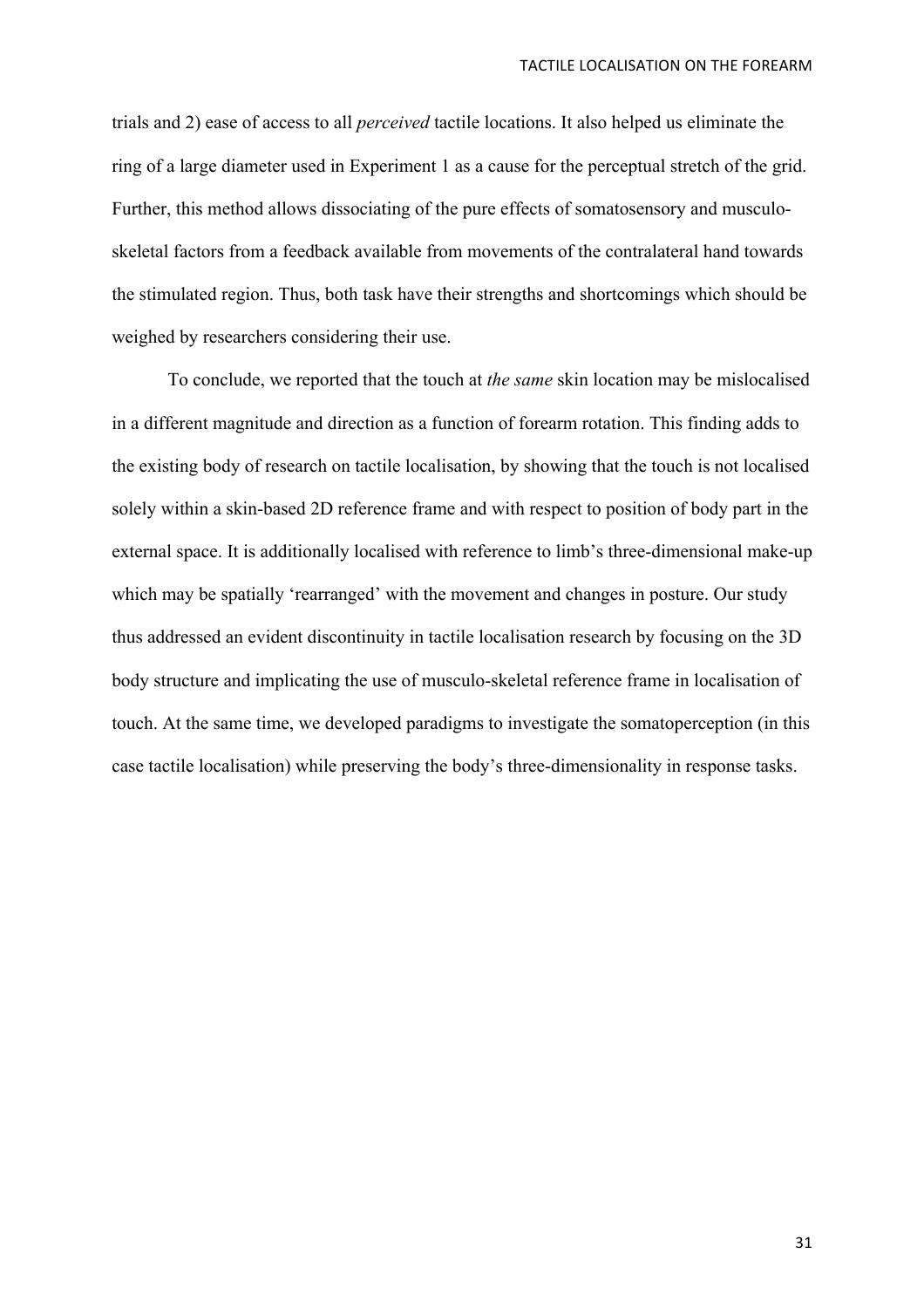#### References

- Azañón, E., Longo, M. R., Soto-Faraco, S., & Haggard, P. (2010). The posterior parietal cortex remaps touch into external space. *Current Biology*, *20*(14), 1304–1309. https://doi.org/10.1016/j.cub.2010.05.063
- Azañón, E., Radulova, S., Haggard, P., & Longo, M. R. (2016). Does the crossed-limb deficit affect the uncrossed portions of limbs? *Journal of Experimental Psychology: Human Perception and Performance*, *42*(9), 1320–1331. https://doi.org/10.1037/xhp0000206
- Azañón, E., & Soto-Faraco, S. (2008). Changing reference frames during the encoding of tactile events. *Current Biology*, *18*(14), 1044–1049. https://doi.org/10.1016/j.cub.2008.06.045
- Badde, S., & Heed, T. (2016). Towards explaining spatial touch perception: Weighted integration of multiple location codes. *Cognitive Neuropsychology*, *33*(1–2), 26–47. https://doi.org/10.1080/02643294.2016.1168791
- Badde, S., Heed, T., & Röder, B. (2016). Integration of anatomical and external response mappings explains crossing effects in tactile localization: A probabilistic modeling approach. *Psychonomic Bulletin & Review*, *23*(2), 387–404. https://doi.org/10.3758/s13423-015-0918-0
- Brainard, D. H. (1997). The Psychophysics Toolbox. *Spatial Vision*, *10*, 433–436. https://doi.org/10.1163/156856897X00357
- Cody, F. W. J., Garside, R. a D., Lloyd, D., & Poliakoff, E. (2008). Tactile spatial acuity varies with site and axis in the human upper limb. *Neuroscience Letters*, *433*(2), 103– 108. https://doi.org/10.1016/j.neulet.2007.12.054
- Cody, F. W. J., Idrees, R., Spilioti, D. X., & Poliakoff, E. (2010). Tactile spatial acuity is reduced by skin stretch at the human wrist. *Neuroscience Letters*, *484*(1), 71–75. https://doi.org/10.1016/j.neulet.2010.08.022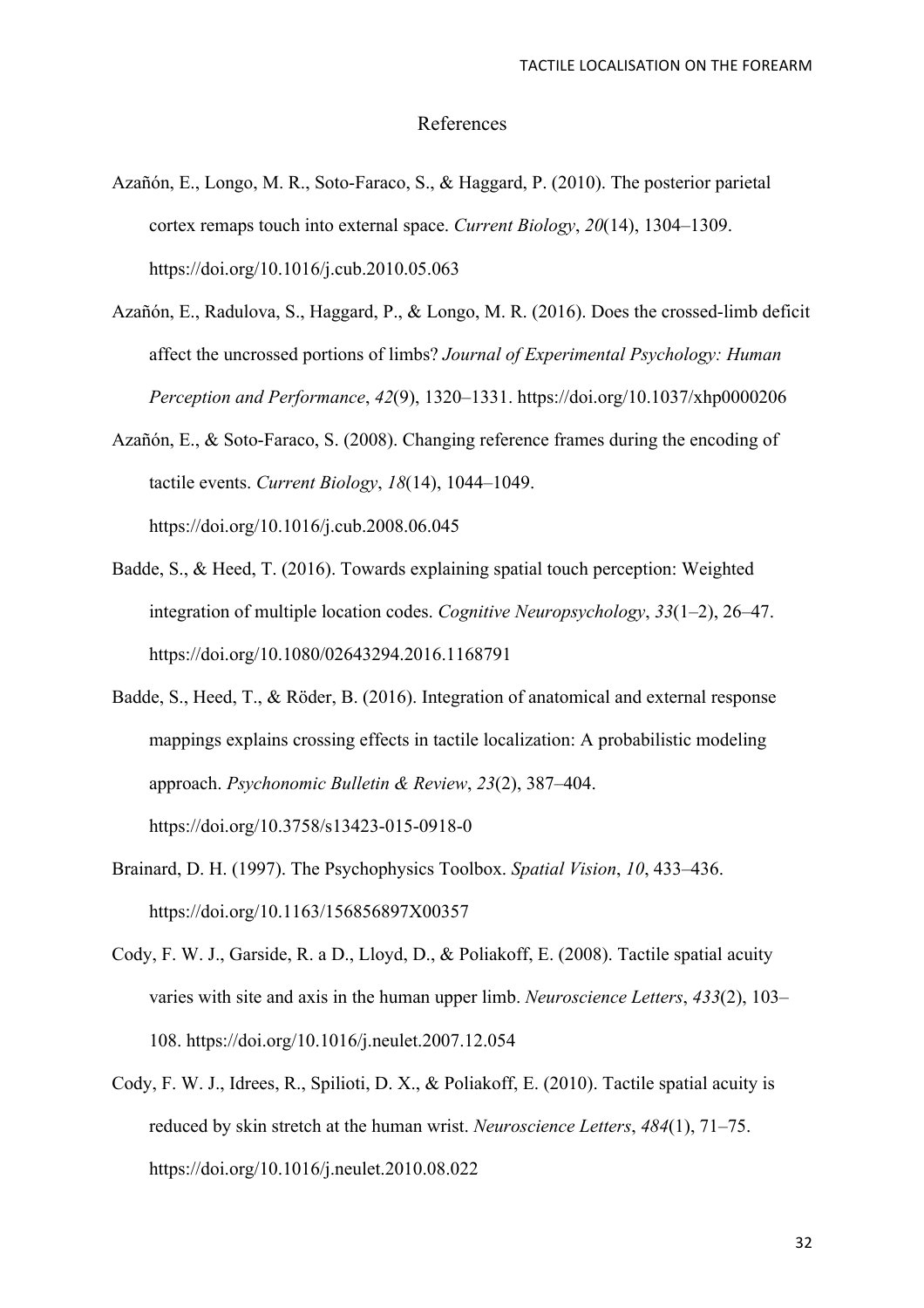- Cohen, D. A., Prud'homme, M. J., & Kalaska, J. F. (1994). Tactile activity in primate primary somatosensory cortex during active arm movements: correlation with receptive field properties. *Journal of Neurophysiology*, *71*(1), 161–72.
- Crawford, J. D., Henriques, D. Y. P., & Medendorp, W. P. (2011). Three-dimensional transformations for goal-directed action. *Annual Review of Neuroscience*, *34*(1), 309– 331. https://doi.org/10.1146/annurev-neuro-061010-113749
- Edin, B. B. (1992). Quantitative analysis of static strain sensitivity in human mechanoreceptors from hairy skin. *Journal of Neurophysiology*, *67*(5), 1105–1113. https://doi.org/10.1152/jn.00628.2004.
- Edin, B. B., & Abbs, J. H. (1991). Finger movement responses of cutaneous mechanoreceptors in the dorsal skin of the human hand. *Journal of Neurophysiology*, *65*(3), 657–70. https://doi.org/10.16373/j.cnki.ahr.150049
- Edin, B. B., & Johansson, N. (1995). Skin strain patterns provide kinaesthetic information to the human central nervous system. *The Journal of Physiology*, *487*(1), 243–251. https://doi.org/10.1113/jphysiol.1995.sp020875
- Faul, F., Erdfelder, E., Lang, A.-G., & Buchner, A. (2007). G\*Power: A flexible statistical power analysis program for the social, behavioral, and biomedical sciences. *Behavior Research Methods*, *39*(2), 175–191. https://doi.org/10.3758/BF03193146
- Gray, H. (1918). *Anatomy of the human body* (2000 Bartl). New York. Retrieved from www.bartleby.com/107/
- Head, H., & Holmes, G. (1911). Sensory disturbances from cerebral lesions. *Brain*, *34*(2–3), 102–254. https://doi.org/10.1093/brain/34.2-3.102
- Heed, T., & Azañón, E. (2014). Using time to investigate space: A review of tactile temporal order judgments as a window onto spatial processing in touch. *Frontiers in Psychology*. https://doi.org/10.3389/fpsyg.2014.00076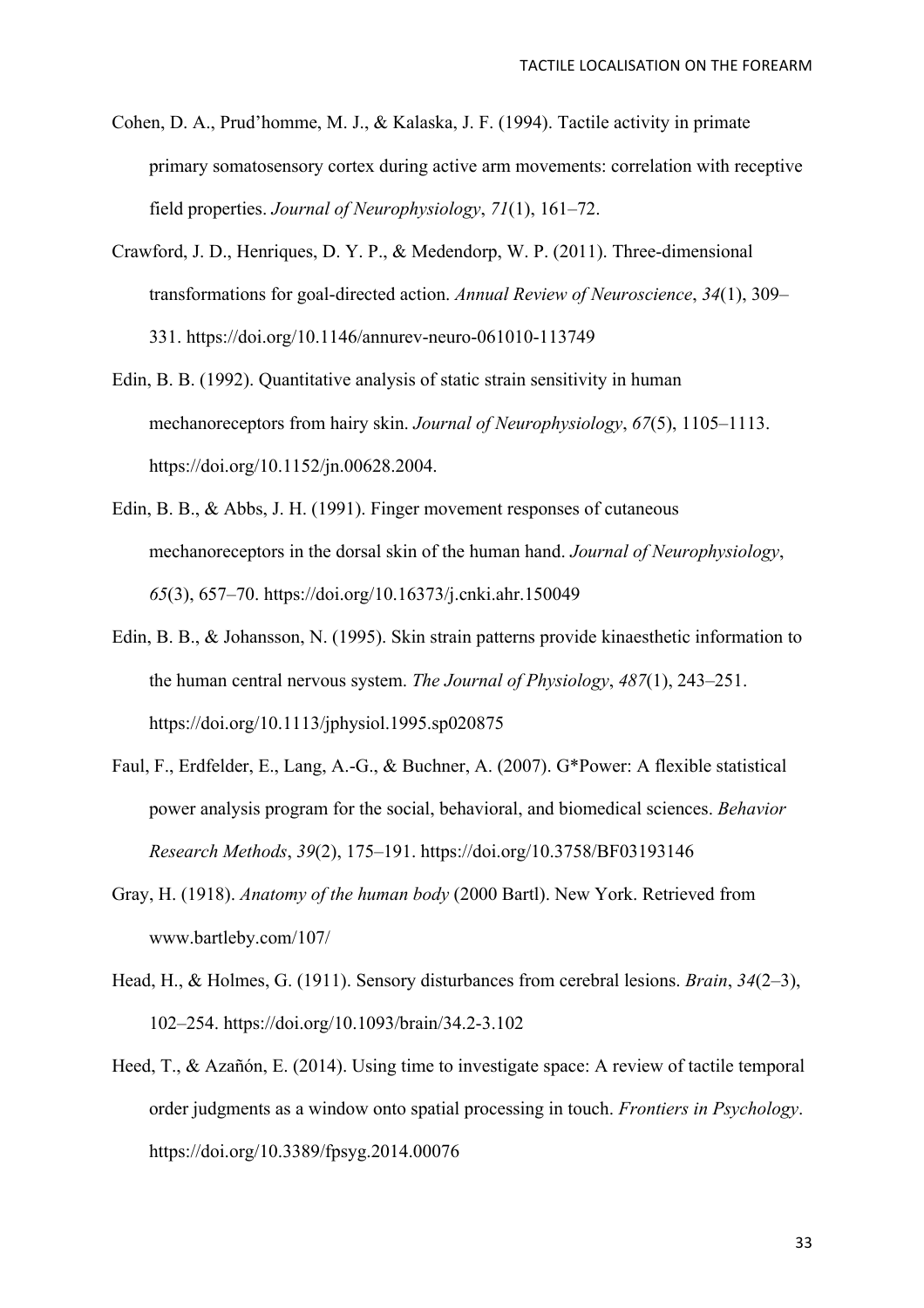- Heed, T., Backhaus, J., Röder, B., & Badde, S. (2016). Disentangling the external reference frames relevant to tactile localization. *PLoS ONE*, *11*(7), 1–18. https://doi.org/10.1371/journal.pone.0158829
- Kaas, J. H., Nelson, R. J., Sur, M., Lin, C. S., & Merzenich, M. M. (1979). Multiple representations of the body within the primary somatosensory cortex of primates. *Science (New York, N.Y.)*, *204*(4392), 521–523. https://doi.org/10.1126/science.107591
- Loftus, G. R., & Masson, M. E. J. (1994). Using confidence intervals in within-subject designs. *Psychonomic Bulletin & Review*, *1*(4), 476–490. https://doi.org/10.3758/BF03210951
- Longo, M. R., Azañón, E., & Haggard, P. (2010). More than skin deep: Body representation beyond primary somatosensory cortex. *Neuropsychologia*, *48*(3), 655–668. https://doi.org/10.1016/j.neuropsychologia.2009.08.022
- Longo, M. R., & Golubova, O. (2017). Mapping the internal geometry of tactile space. *Journal of Experimental Psychology: Human Perception and Performance Address*, *43*(10), 1815–1827. https://doi.org/10.1037/a0019058
- Longo, M. R., & Haggard, P. (2011). Weber's illusion and body shape: anisotropy of tactile size perception on the hand. *Journal of Experimental Psychology. Human Perception and Performance*, *37*(3), 720–726. https://doi.org/10.1037/a0021921
- Mancini, F., Longo, M. R., Iannetti, G. D., & Haggard, P. (2011). A supramodal representation of the body surface. *Neuropsychologia*, *49*(5), 1194–1201. https://doi.org/10.1016/j.neuropsychologia.2010.12.040
- Margolis, A. N., & Longo, M. R. (2015). Visual detail about the body modulates tactile localisation biases. *Experimental Brain Research*, *233*(2), 351–358. https://doi.org/10.1007/s00221-014-4118-3

Medina, S., Tamè, L., & Longo, M. R. (2018). Tactile localization biases are modulated by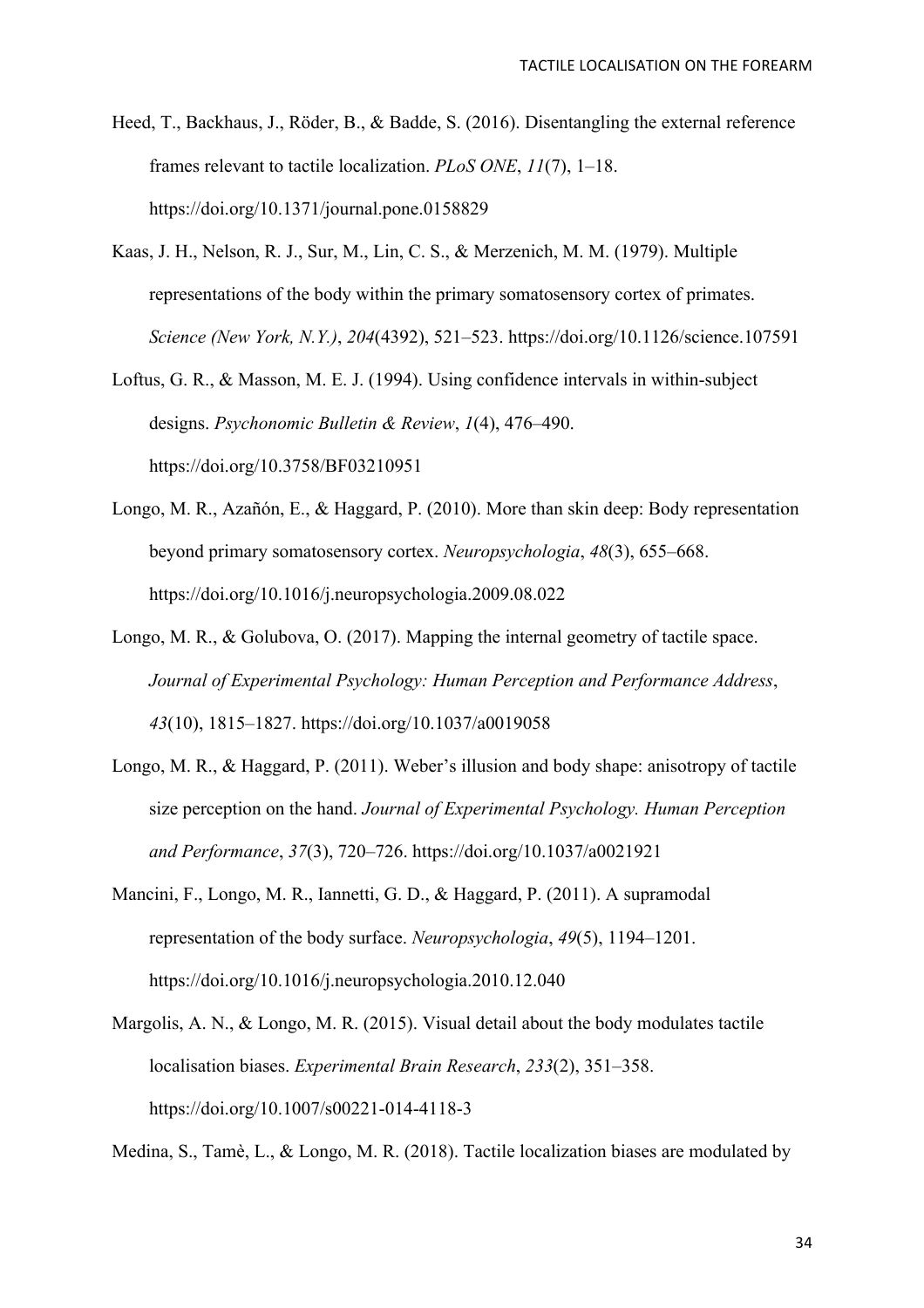gaze direction. *Experimental Brain Research*, *236*, 31–42. https://doi.org/doi: 10.1007/s00221-017-5105-2

Medina, & Coslett, H. B. (2010). From maps to form to space: Touch and the body schema. *Neuropsychologia*, *48*(3), 645–654.

https://doi.org/10.1016/j.neuropsychologia.2009.08.017

- Oldfield, R. C. (1971). The assessment and analysis of handedness: The Edinburgh inventory. *Neuropsychologia*, *9*(1), 97–113. https://doi.org/10.1016/0028-3932(71)90067-4
- Pelli, D. G. (1997). The VideoToolbox software for visual psychophysics: transforming numbers into movies. *Spatial Vision*. https://doi.org/10.1163/156856897X00366
- Penfield, W., & Boldrey, E. (1937). Somatic motor and sensory representation in the cerebral cortex of man as studied by electrical stimulation. *Brain: A Journal of Neurology*, *60*(389–443). https://doi.org/http://dx.doi.org/10.1093/brain/60.4.389
- Pritchett, L. M., & Harris, L. R. (2011). Perceived touch location is coded using a gaze signal. *Experimental Brain Research*, *213*(2–3), 229–234. https://doi.org/10.1007/s00221-011-2713-0
- Prud'homme, M. J., Cohen, D. A., & Kalaska, J. F. (1994). Tactile activity in primate primary somatosensory cortex during active arm movements: cytoarchitectonic distribution. *Journal of Neurophysiology*, *71*(1), 173–181.
- Rapp, B., Hendel, S. K., & Medina, J. (2002). Remodeling of somotasensory hand representations following cerebral lesions in humans. *Neuroreport*, *13*(2), 207–211. https://doi.org/10.1097/00001756-200202110-00007
- Romano, D., Marini, F., & Maravita, A. (2017). Standard body-space relationships: Fingers hold spatial information. *Cognition*, *165*, 105–112. https://doi.org/10.1016/j.cognition.2017.05.014

Sadibolova, R., Tamè, L., Walsh, E., & Longo, M. R. (2018). Mind the gap: the effects of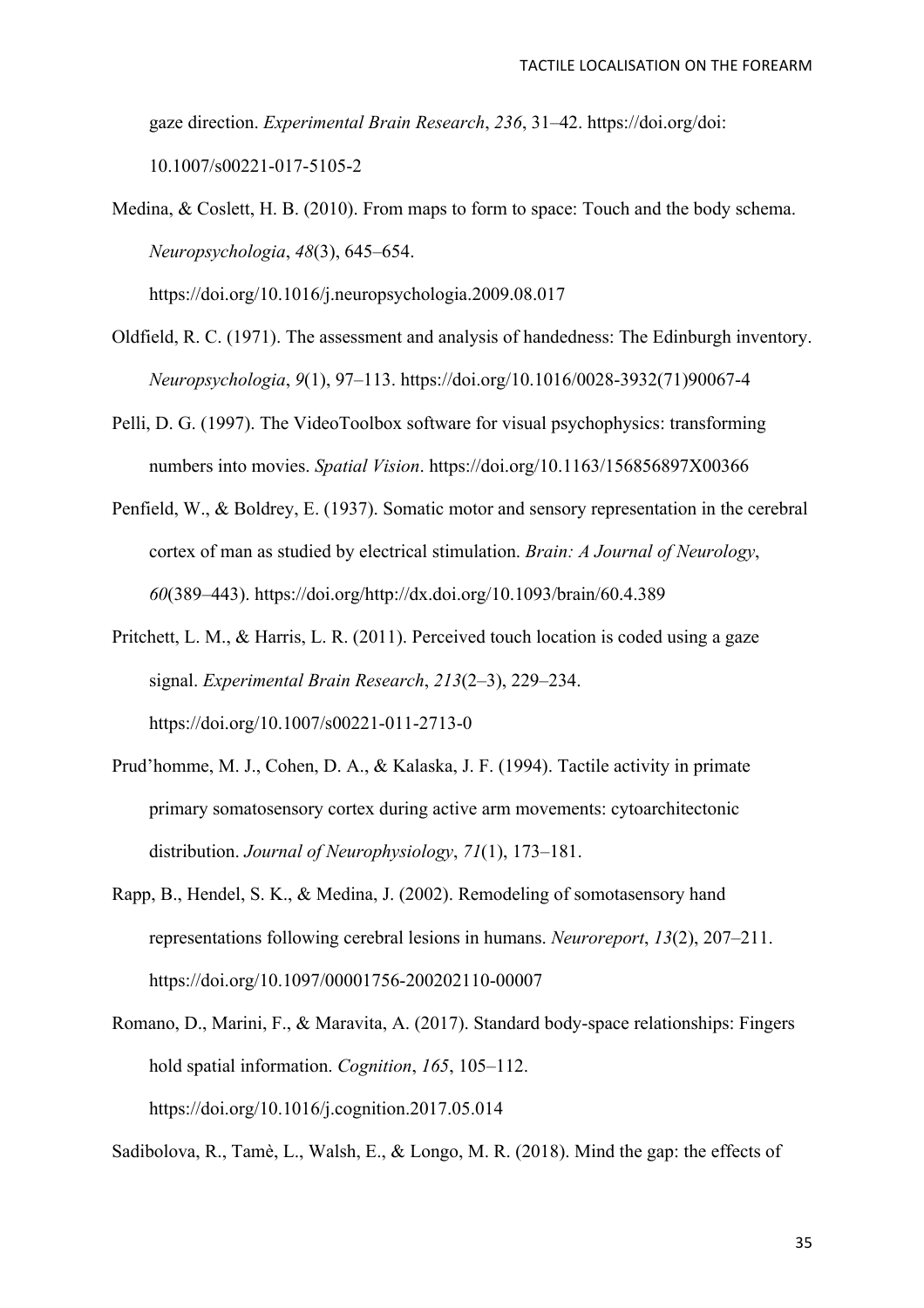temporal and spatial separation in localisation of dual touches on the hand. *Frontiers in Human Neuroscience*, *12*, 55. https://doi.org/10.3389/FNHUM.2018.00055

- Sadibolova, R., Tamè, L., & Longo, M. (2018, March 21). Tactile localisation on 3D forearm: Data and stimuli. Retrieved from osf.io/cx7a5
- Sakata, H., Takaoka, Y., Kawarasaki, A., & Shibutani, H. (1973). Somatosensory properties of neurons in the superior parietal cortex (area 5) of the rhesus monkey. *Brain Research*, *64*(C), 85–102. https://doi.org/10.1016/0006-8993(73)90172-8
- Sereno, M. I., & Huang, R.-S. (2006). A human parietal face area contains aligned headcentered visual and tactile maps. *Nature Neuroscience*, *9*(10), 1337–1343. https://doi.org/10.1038/nn1777
- Shore, D. I., Spry, E., & Spence, C. (2002). Confusing the mind by crossing the hands. *Cognitive Brain Research*, *14*(1), 153–163. https://doi.org/10.1016/S0926- 6410(02)00070-8
- Sur, M., Merzenich, M. M., & Kaas, J. H. (1980). Magnification, receptive-field area, and "hypercolumn" size in areas 3b and 1 of somatosensory cortex in owl monkeys. *Journal of Neurophysiology*, *44*(2), 295–311.
- Tamè, L., Pavani, F., Braun, C., Salemme, R., Farnè, A., & Reilly, K. T. (2015). Somatotopy and temporal dynamics of sensorimotor interactions: Evidence from double afferent inhibition. *European Journal of Neuroscience*, *41*(11), 1459–1465. https://doi.org/10.1111/ejn.12890
- Tamè, L., Wühle, A., Petri, C. D., Pavani, F., & Braun, C. (2017). Concurrent use of somatotopic and external reference frames in a tactile mislocalization task. *Brain and Cognition*, *111*, 25–33. https://doi.org/10.1016/j.bandc.2016.10.005
- Torebjörk, H. E., Vallbo, Å. B., & Ochoa, J. L. (1987). Intraneural microstimulation in man: Its relation to specificity of tactile sensations. *Brain*, *110*(6), 1509–1529.